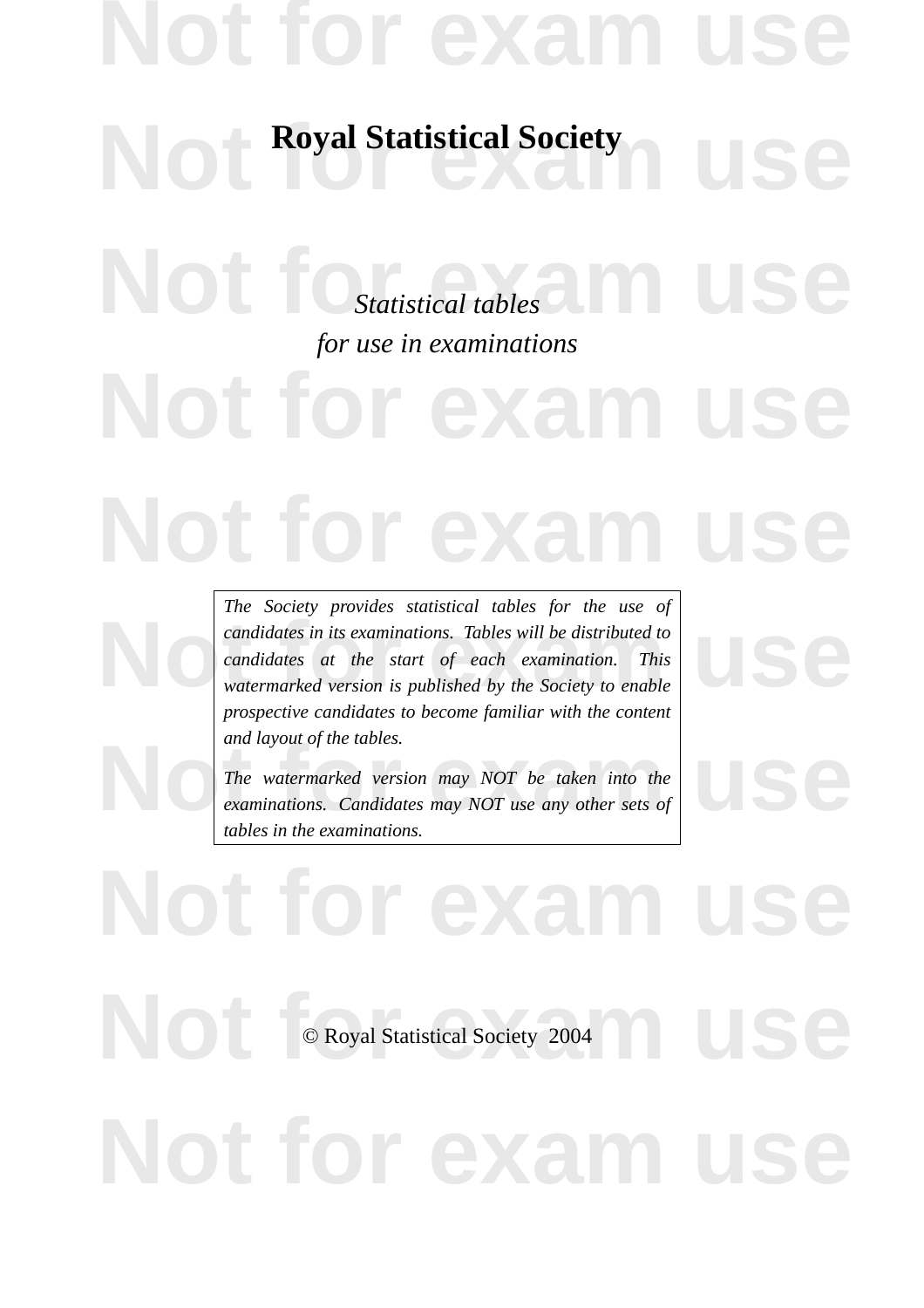#### *Royal Statistical Society Statistical Tables*

**Not for exam use**

#### **Contents**

| Contents                                          |      |  |
|---------------------------------------------------|------|--|
| Table                                             | Page |  |
| <b>Binomial Cumulative Distribution Function</b>  |      |  |
| <b>Poisson Cumulative Distribution Function</b>   |      |  |
| Normal Cumulative Distribution Function<br>3      | 5    |  |
| 4 Percentage points of the Normal distribution    | 6    |  |
| 5 Percentage points of the $\chi^2$ distribution  | 6    |  |
| 6 Percentage points of Student's $t$ distribution |      |  |
| 7 Percentage points of the $F$ distribution       | 8    |  |
| Critical values for correlation coefficients<br>8 | 14   |  |
| Durbin-Watson statistic<br>9                      | 15   |  |
| Wilcoxon rank sum test (Mann-Whitney test)<br>10  | 17   |  |
| Wilcoxon signed rank test<br>11                   | 18   |  |
| Random digits                                     | 18   |  |

# **Not for exam use Not for exam use Not for exam use Not for exam use Not for exam use**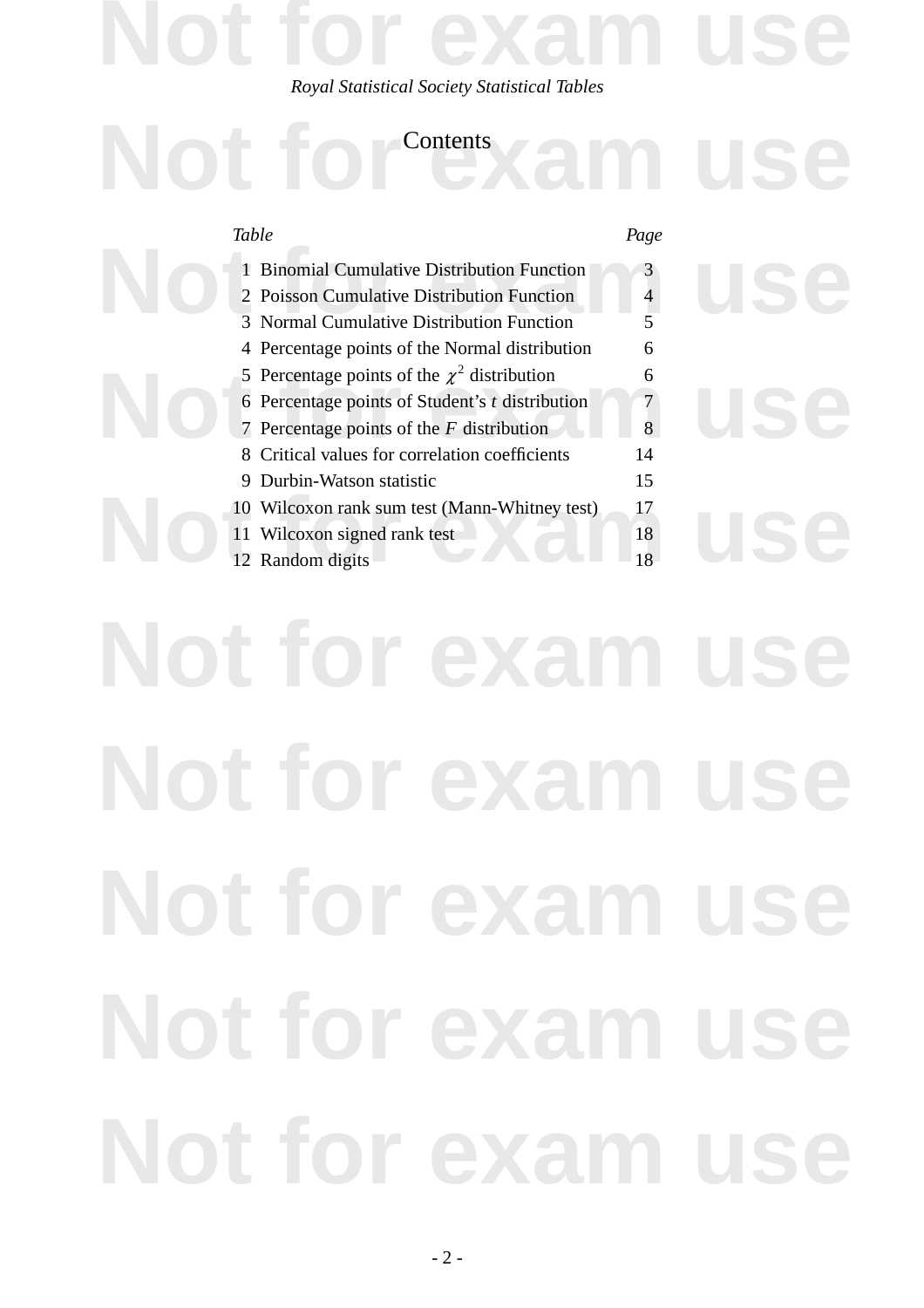

*Royal Statistical Society Statistical Tables*

#### TABLE 1: BINOMIAL CUMULATIVE DISTRIBUTION FUNCTION

TABLE 1: BINOMIAL CUMULATIVE DISTRIBUTION FUNCTION<br>The tabulated value is  $P(X \le x)$ , where *X* has the binomial distribution with index *n* and parameter *p*, for a selection of values of *n* and *p*.

| $p =$              | 0.05   | 0.10   | 0.15   | 0.20   | 0.25   | 0.30   | 0.35   | 0.40   | 0.45   | 0.50   |
|--------------------|--------|--------|--------|--------|--------|--------|--------|--------|--------|--------|
| $n = 5, x = 0$     | 0.7738 | 0.5905 | 0.4437 | 0.3277 | 0.2373 | 0.1681 | 0.1160 | 0.0778 | 0.0503 | 0.0312 |
| 1                  | 0.9774 | 0.9185 | 0.8352 | 0.7373 | 0.6328 | 0.5282 | 0.4284 | 0.3370 | 0.2562 | 0.1875 |
| $\overline{2}$     | 0.9988 | 0.9914 | 0.9734 | 0.9421 | 0.8965 | 0.8369 | 0.7648 | 0.6826 | 0.5931 | 0.5000 |
| 3                  | 1.0000 | 0.9995 | 0.9978 | 0.9933 | 0.9844 | 0.9692 | 0.9460 | 0.9130 | 0.8688 | 0.8125 |
| 4                  | 1.0000 | 1.0000 | 0.9999 | 0.9997 | 0.9990 | 0.9976 | 0.9947 | 0.9898 | 0.9815 | 0.9688 |
| $n = 10$ , $x = 0$ | 0.5987 | 0.3487 | 0.1969 | 0.1074 | 0.0563 | 0.0282 | 0.0135 | 0.0060 | 0.0025 | 0.0010 |
|                    |        |        |        |        |        |        |        |        |        |        |
| 1                  | 0.9139 | 0.7361 | 0.5443 | 0.3758 | 0.2440 | 0.1493 | 0.0860 | 0.0464 | 0.0233 | 0.0107 |
| $\overline{c}$     | 0.9885 | 0.9298 | 0.8202 | 0.6778 | 0.5256 | 0.3828 | 0.2616 | 0.1673 | 0.0996 | 0.0547 |
| 3                  | 0.9990 | 0.9872 | 0.9500 | 0.8791 | 0.7759 | 0.6496 | 0.5138 | 0.3823 | 0.2660 | 0.1719 |
| $\overline{4}$     | 0.9999 | 0.9984 | 0.9901 | 0.9672 | 0.9219 | 0.8497 | 0.7515 | 0.6331 | 0.5044 | 0.3770 |
| 5                  | 1.0000 | 0.9999 | 0.9986 | 0.9936 | 0.9803 | 0.9527 | 0.9051 | 0.8338 | 0.7384 | 0.6230 |
| 6                  | 1.0000 | 1.0000 | 0.9999 | 0.9991 | 0.9965 | 0.9894 | 0.9740 | 0.9452 | 0.8980 | 0.8281 |
| 7                  | 1.0000 | 1.0000 | 1.0000 | 0.9999 | 0.9996 | 0.9984 | 0.9952 | 0.9877 | 0.9726 | 0.9453 |
| 8                  | 1.0000 | 1.0000 | 1.0000 | 1.0000 | 1.0000 | 0.9999 | 0.9995 | 0.9983 | 0.9955 | 0.9893 |
| 9                  | 1.0000 | 1.0000 | 1.0000 | 1.0000 | 1.0000 | 1.0000 | 1.0000 | 0.9999 | 0.9997 | 0.9990 |
| $n = 15, x = 0$    | 0.4633 | 0.2059 | 0.0874 | 0.0352 | 0.0134 | 0.0047 | 0.0016 | 0.0005 | 0.0001 | 0.0000 |
| 1                  | 0.8290 | 0.5490 | 0.3186 | 0.1671 | 0.0802 | 0.0353 | 0.0142 | 0.0052 | 0.0017 | 0.0005 |
| $\overline{c}$     | 0.9638 | 0.8159 | 0.6042 | 0.3980 | 0.2361 | 0.1268 | 0.0617 | 0.0271 | 0.0107 | 0.0037 |
| 3                  | 0.9945 | 0.9444 | 0.8227 | 0.6482 | 0.4613 | 0.2969 | 0.1727 | 0.0905 | 0.0424 | 0.0176 |
| 4                  | 0.9994 | 0.9873 | 0.9383 | 0.8358 | 0.6865 | 0.5155 | 0.3519 | 0.2173 | 0.1204 | 0.0592 |
| 5                  | 0.9999 | 0.9978 | 0.9832 | 0.9389 | 0.8516 | 0.7216 | 0.5643 | 0.4032 | 0.2608 | 0.1509 |
| 6                  | 1.0000 | 0.9997 | 0.9964 | 0.9819 | 0.9434 | 0.8689 | 0.7548 | 0.6098 | 0.4522 | 0.3036 |
| 7                  | 1.0000 | 1.0000 | 0.9994 | 0.9958 | 0.9827 | 0.9500 | 0.8868 | 0.7869 | 0.6535 | 0.5000 |
| 8                  | 1.0000 | 1.0000 | 0.9999 | 0.9992 | 0.9958 | 0.9848 | 0.9578 | 0.9050 | 0.8182 | 0.6964 |
| 9                  | 1.0000 | 1.0000 | 1.0000 | 0.9999 | 0.9992 | 0.9963 | 0.9876 | 0.9662 | 0.9231 | 0.8491 |
| 10                 | 1.0000 | 1.0000 | 1.0000 | 1.0000 | 0.9999 | 0.9993 | 0.9972 | 0.9907 | 0.9745 | 0.9408 |
|                    |        |        |        |        |        |        |        |        |        |        |
| 11                 | 1.0000 | 1.0000 | 1.0000 | 1.0000 | 1.0000 | 0.9999 | 0.9995 | 0.9981 | 0.9937 | 0.9824 |
| 12                 | 1.0000 | 1.0000 | 1.0000 | 1.0000 | 1.0000 | 1.0000 | 0.9999 | 0.9997 | 0.9989 | 0.9963 |
| 13                 | 1.0000 | 1.0000 | 1.0000 | 1.0000 | 1.0000 | 1.0000 | 1.0000 | 1.0000 | 0.9999 | 0.9995 |
| 14                 | 1.0000 | 1.0000 | 1.0000 | 1.0000 | 1.0000 | 1.0000 | 1.0000 | 1.0000 | 1.0000 | 1.0000 |
| $n = 20, x = 0$    | 0.3585 | 0.1216 | 0.0388 | 0.0115 | 0.0032 | 0.0008 | 0.0002 | 0.0000 | 0.0000 | 0.0000 |
| 1                  | 0.7358 | 0.3917 | 0.1756 | 0.0692 | 0.0243 | 0.0076 | 0.0021 | 0.0005 | 0.0001 | 0.0000 |
| $\overline{2}$     | 0.9245 | 0.6769 | 0.4049 | 0.2061 | 0.0913 | 0.0355 | 0.0121 | 0.0036 | 0.0009 | 0.0002 |
| 3                  | 0.9841 | 0.8670 | 0.6477 | 0.4114 | 0.2252 | 0.1071 | 0.0444 | 0.0160 | 0.0049 | 0.0013 |
| $\overline{4}$     | 0.9974 | 0.9568 | 0.8298 | 0.6296 | 0.4148 | 0.2375 | 0.1182 | 0.0510 | 0.0189 | 0.0059 |
| 5                  | 0.9997 | 0.9887 | 0.9327 | 0.8042 | 0.6172 | 0.4164 | 0.2454 | 0.1256 | 0.0553 | 0.0207 |
| 6                  | 1.0000 | 0.9976 | 0.9781 | 0.9133 | 0.7858 | 0.6080 | 0.4166 | 0.2500 | 0.1299 | 0.0577 |
| 7                  | 1.0000 | 0.9996 | 0.9941 | 0.9679 | 0.8982 | 0.7723 | 0.6010 | 0.4159 | 0.2520 | 0.1316 |
| 8                  | 1.0000 | 0.9999 | 0.9987 | 0.9900 | 0.9591 | 0.8867 | 0.7624 | 0.5956 | 0.4143 | 0.2517 |
| 9                  | 1.0000 | 1.0000 | 0.9998 | 0.9974 | 0.9861 | 0.9520 | 0.8782 | 0.7553 | 0.5914 | 0.4119 |
| 10                 | 1.0000 | 1.0000 | 1.0000 | 0.9994 | 0.9961 | 0.9829 | 0.9468 | 0.8725 | 0.7507 | 0.5881 |
| 11                 | 1.0000 | 1.0000 | 1.0000 | 0.9999 | 0.9991 | 0.9949 | 0.9804 | 0.9435 | 0.8692 | 0.7483 |
| 12                 | 1.0000 | 1.0000 | 1.0000 | 1.0000 | 0.9998 | 0.9987 | 0.9940 | 0.9790 | 0.9420 | 0.8684 |
| 13                 | 1.0000 | 1.0000 | 1.0000 | 1.0000 | 1.0000 | 0.9997 | 0.9985 | 0.9935 | 0.9786 | 0.9423 |
| 14                 | 1.0000 | 1.0000 | 1.0000 | 1.0000 | 1.0000 | 1.0000 | 0.9997 | 0.9984 | 0.9936 | 0.9793 |
| 15                 | 1.0000 | 1.0000 | 1.0000 | 1.0000 | 1.0000 | 1.0000 | 1.0000 | 0.9997 | 0.9985 | 0.9941 |
|                    |        |        |        |        |        |        |        |        |        |        |
| 16                 | 1.0000 | 1.0000 | 1.0000 | 1.0000 | 1.0000 | 1.0000 | 1.0000 | 1.0000 | 0.9997 | 0.9987 |
| 17                 | 1.0000 | 1.0000 | 1.0000 | 1.0000 | 1.0000 | 1.0000 | 1.0000 | 1.0000 | 1.0000 | 0.9998 |
| 18                 | 1.0000 | 1.0000 | 1.0000 | 1.0000 | 1.0000 | 1.0000 | 1.0000 | 1.0000 | 1.0000 | 1.0000 |
|                    |        |        |        |        |        |        |        |        |        |        |
|                    |        |        |        |        |        |        |        |        |        |        |
|                    |        |        |        |        |        |        |        |        |        |        |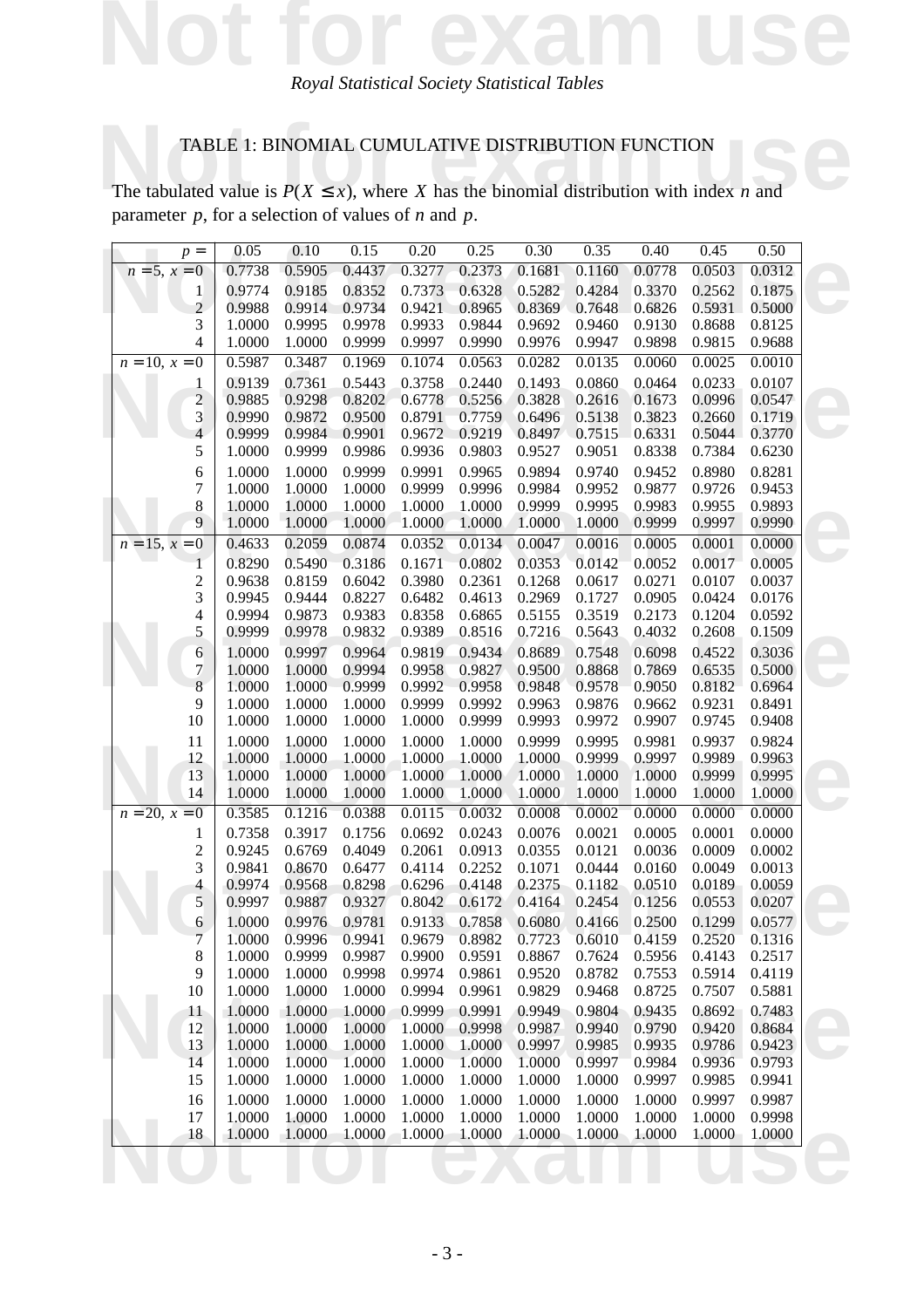

### TABLE 2: POISSON CUMULATIVE DISTRIBUTION FUNCTION

TABLE 2: POISSON CUMULATIVE DISTRIBUTION FUNCTION<br>The tabulated value is  $P(X \le x)$ , where *X* has the Poisson distribution with parameter  $\mu$ , for a selection of values of  $\mu$ .

| $\mu =$          | 0.5    | 1.0     | 1.5    | 2.0    | 2.5    | 3.0    | 3.5    | 4.0    | 4.5    | 5.0    |
|------------------|--------|---------|--------|--------|--------|--------|--------|--------|--------|--------|
| $x = 0$          | 0.6065 | 0.3679  | 0.2231 | 0.1353 | 0.0821 | 0.0498 | 0.0302 | 0.0183 | 0.0111 | 0.0067 |
| 1                | 0.9098 | 0.7358  | 0.5578 | 0.4060 | 0.2873 | 0.1991 | 0.1359 | 0.0916 | 0.0611 | 0.0404 |
| $\overline{c}$   | 0.9856 | 0.9197  | 0.8088 | 0.6767 | 0.5438 | 0.4232 | 0.3208 | 0.2381 | 0.1736 | 0.1247 |
| 3                | 0.9982 | 0.9810  | 0.9344 | 0.8571 | 0.7576 | 0.6472 | 0.5366 | 0.4335 | 0.3423 | 0.2650 |
| 4                | 0.9998 | 0.9963  | 0.9814 | 0.9473 | 0.8912 | 0.8153 | 0.7254 | 0.6288 | 0.5321 | 0.4405 |
| 5                | 1.0000 | 0.9994  | 0.9955 | 0.9834 | 0.9580 | 0.9161 | 0.8576 | 0.7851 | 0.7029 | 0.6160 |
| 6                | 1.0000 | 0.9999  | 0.9991 | 0.9955 | 0.9858 | 0.9665 | 0.9347 | 0.8893 | 0.8311 | 0.7622 |
| $\overline{7}$   | 1.0000 | 1.0000  | 0.9998 | 0.9989 | 0.9958 | 0.9881 | 0.9733 | 0.9489 | 0.9134 | 0.8666 |
| 8                | 1.0000 | 1.0000  | 1.0000 | 0.9998 | 0.9989 | 0.9962 | 0.9901 | 0.9786 | 0.9597 | 0.9319 |
| 9                | 1.0000 | 1.0000  | 1.0000 | 1.0000 | 0.9997 | 0.9989 | 0.9967 | 0.9919 | 0.9829 | 0.9682 |
| 10               | 1.0000 | 1.0000  | 1.0000 | 1.0000 | 0.9999 | 0.9997 | 0.9990 | 0.9972 | 0.9933 | 0.9863 |
| 11               | 1.0000 | 1.0000  | 1.0000 | 1.0000 | 1.0000 | 0.9999 | 0.9997 | 0.9991 | 0.9976 | 0.9945 |
| 12               | 1.0000 | 1.0000  | 1.0000 | 1.0000 | 1.0000 | 1.0000 | 0.9999 | 0.9997 | 0.9992 | 0.9980 |
| 13               | 1.0000 | 1.0000  | 1.0000 | 1.0000 | 1.0000 | 1.0000 | 1.0000 | 0.9999 | 0.9997 | 0.9993 |
| 14               | 1.0000 | 1.0000  | 1.0000 | 1.0000 | 1.0000 | 1.0000 | 1.0000 | 1.0000 | 0.9999 | 0.9998 |
| 15               | 1.0000 | 1.0000  | 1.0000 | 1.0000 | 1.0000 | 1.0000 | 1.0000 | 1.0000 | 1.0000 | 0.9999 |
| 16               | 1.0000 | 1.0000  | 1.0000 | 1.0000 | 1.0000 | 1.0000 | 1.0000 | 1.0000 | 1.0000 | 1.0000 |
| $\mu =$          | 5.5    | $6.0\,$ | 6.5    | 7.0    | 7.5    | 8.0    | 8.5    | 9.0    | 9.5    | 10.0   |
| $x=0$            | 0.0041 | 0.0025  | 0.0015 | 0.0009 | 0.0006 | 0.0003 | 0.0002 | 0.0001 | 0.0001 | 0.0000 |
| 1                | 0.0266 | 0.0174  | 0.0113 | 0.0073 | 0.0047 | 0.0030 | 0.0019 | 0.0012 | 0.0008 | 0.0005 |
| $\overline{c}$   | 0.0884 | 0.0620  | 0.0430 | 0.0296 | 0.0203 | 0.0138 | 0.0093 | 0.0062 | 0.0042 | 0.0028 |
| 3                | 0.2017 | 0.1512  | 0.1118 | 0.0818 | 0.0591 | 0.0424 | 0.0301 | 0.0212 | 0.0149 | 0.0103 |
| 4                | 0.3575 | 0.2851  | 0.2237 | 0.1730 | 0.1321 | 0.0996 | 0.0744 | 0.0550 | 0.0403 | 0.0293 |
| 5                | 0.5289 | 0.4457  | 0.3690 | 0.3007 | 0.2414 | 0.1912 | 0.1496 | 0.1157 | 0.0885 | 0.0671 |
| 6                | 0.6860 | 0.6063  | 0.5265 | 0.4497 | 0.3782 | 0.3134 | 0.2562 | 0.2068 | 0.1649 | 0.1301 |
| $\boldsymbol{7}$ | 0.8095 | 0.7440  | 0.6728 | 0.5987 | 0.5246 | 0.4530 | 0.3856 | 0.3239 | 0.2687 | 0.2202 |
| $\,$ 8 $\,$      | 0.8944 | 0.8472  | 0.7916 | 0.7291 | 0.6620 | 0.5925 | 0.5231 | 0.4557 | 0.3918 | 0.3328 |
| 9                | 0.9462 | 0.9161  | 0.8774 | 0.8305 | 0.7764 | 0.7166 | 0.6530 | 0.5874 | 0.5218 | 0.4579 |
| 10               | 0.9747 | 0.9574  | 0.9332 | 0.9015 | 0.8622 | 0.8159 | 0.7634 | 0.7060 | 0.6453 | 0.5830 |
| 11               | 0.9890 | 0.9799  | 0.9661 | 0.9467 | 0.9208 | 0.8881 | 0.8487 | 0.8030 | 0.7520 | 0.6968 |
| 12               | 0.9955 | 0.9912  | 0.9840 | 0.9730 | 0.9573 | 0.9362 | 0.9091 | 0.8758 | 0.8364 | 0.7916 |
| 13               | 0.9983 | 0.9964  | 0.9929 | 0.9872 | 0.9784 | 0.9658 | 0.9486 | 0.9261 | 0.8981 | 0.8645 |
| 14               | 0.9994 | 0.9986  | 0.9970 | 0.9943 | 0.9897 | 0.9827 | 0.9726 | 0.9585 | 0.9400 | 0.9165 |
| 15               | 0.9998 | 0.9995  | 0.9988 | 0.9976 | 0.9954 | 0.9918 | 0.9862 | 0.9780 | 0.9665 | 0.9513 |
| 16               | 0.9999 | 0.9998  | 0.9996 | 0.9990 | 0.9980 | 0.9963 | 0.9934 | 0.9889 | 0.9823 | 0.9730 |
| 17               | 1.0000 | 0.9999  | 0.9998 | 0.9996 | 0.9992 | 0.9984 | 0.9970 | 0.9947 | 0.9911 | 0.9857 |
| 18               | 1.0000 | 1.0000  | 0.9999 | 0.9999 | 0.9997 | 0.9993 | 0.9987 | 0.9976 | 0.9957 | 0.9928 |
| 19               | 1.0000 | 1.0000  | 1.0000 | 1.0000 | 0.9999 | 0.9997 | 0.9995 | 0.9989 | 0.9980 | 0.9965 |
| 20               | 1.0000 | 1.0000  | 1.0000 | 1.0000 | 1.0000 | 0.9999 | 0.9998 | 0.9996 | 0.9991 | 0.9984 |
| 21               | 1.0000 | 1.0000  | 1.0000 | 1.0000 | 1.0000 | 1.0000 | 0.9999 | 0.9998 | 0.9996 | 0.9993 |
| 22               | 1.0000 | 1.0000  | 1.0000 | 1.0000 | 1.0000 | 1.0000 | 1.0000 | 0.9999 | 0.9999 | 0.9997 |
| 23               | 1.0000 | 1.0000  | 1.0000 | 1.0000 | 1.0000 | 1.0000 | 1.0000 | 1.0000 | 0.9999 | 0.9999 |
|                  |        | 1.0000  | 1.0000 | 1.0000 | 1.0000 | 1.0000 | 1.0000 | 1.0000 | 1.0000 | 1.0000 |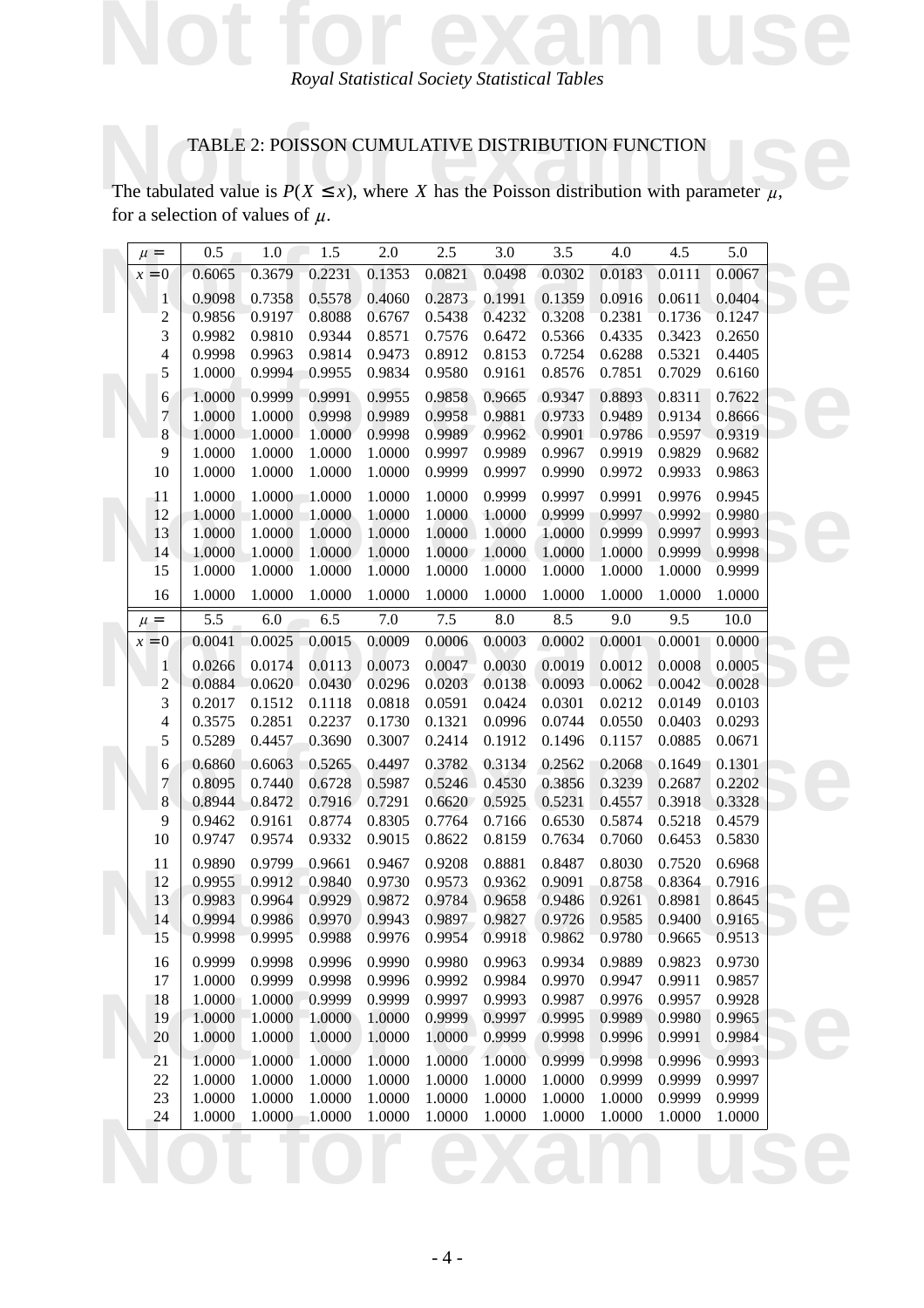*Royal Statistical Society Statistical Tables*

**Not for exam use**

### TABLE 3: NORMAL CUMULATIVE DISTRIBUTION FUNCTION

TABLE 3: NORMAL CUMULATIVE DISTRIBUTION FUNCTION<br>For  $Z \sim N(0, 1)$ , the function tabulated is  $\Phi(z) = P(Z \le z) = \frac{1}{\sqrt{2\pi}} \int_{-\infty}^{z} e^{-\frac{1}{2}t^2} dt$ . For  $Z \sim N(0, 1)$ , the function tabulated is  $\Phi(z) = P(Z \le z) =$  $rac{1}{\sqrt{2\pi}}\int_{-\infty}^{z}e^{-\frac{1}{2}t^2}dt.$ −∞  $e^{-\frac{1}{2}t^2}dt$ .

| $\Phi(z)$                        | $\Phi(z)$                        | $\Phi(z)$                        | $\Phi(z)$                        | $\Phi(z)$                        |
|----------------------------------|----------------------------------|----------------------------------|----------------------------------|----------------------------------|
| $\mathcal{Z}$                    | $\ensuremath{\mathnormal{Z}}$    | $\overline{z}$                   | $\ensuremath{\mathnormal{Z}}$    | $\mathcal{Z}$                    |
| 0.5000                           | 0.50                             | 1.00                             | 1.50                             | 2.00                             |
| 0.00                             | 0.6915                           | 0.8413                           | 0.9332                           | 0.9772                           |
| 0.5040                           | 0.51                             | 1.01                             | 1.51                             | 2.02                             |
| 0.01                             | 0.6950                           | 0.8438                           | 0.9345                           | 0.9783                           |
| 0.5080                           | 0.52                             | 1.02                             | 1.52                             | 0.9793                           |
| 0.02                             | 0.6985                           | 0.8461                           | 0.9357                           | 2.04                             |
| 0.03                             | 0.53                             | 1.03                             | 1.53                             | 0.9803                           |
| 0.5120                           | 0.7019                           | 0.8485                           | 0.9370                           | 2.06                             |
| 0.04                             | 0.54                             | 1.04                             | 1.54                             | 0.9812                           |
| 0.5160                           | 0.7054                           | 0.8508                           | 0.9382                           | 2.08                             |
| 0.05                             | 0.55                             | 1.05                             | 1.55                             | 2.10                             |
| 0.5199                           | 0.7088                           | 0.8531                           | 0.9394                           | 0.9821                           |
| 0.06                             | 0.56                             | 1.06                             | 1.56                             | 2.12                             |
| 0.5239                           | 0.7123                           | 0.8554                           | 0.9406                           | 0.9830                           |
| 0.5279                           | 0.7157                           | 0.8577                           | 1.57                             | 2.14                             |
| 0.07                             | 0.57                             | 1.07                             | 0.9418                           | 0.9838                           |
| 0.08                             | 0.58                             | 1.08                             | 1.58                             | 2.16                             |
| 0.5319                           | 0.7190                           | 0.8599                           | 0.9429                           | 0.9846                           |
| 0.5359                           | 0.59                             | 1.09                             | 1.59                             | 2.18                             |
| 0.09                             | 0.7224                           | 0.8621                           | 0.9441                           | 0.9854                           |
| 0.5398                           | 0.7257                           | 1.10                             | 1.60                             | 2.20                             |
| 0.10                             | 0.60                             | 0.8643                           | 0.9452                           | 0.9861                           |
| 0.5438                           | 0.7291                           | 1.11                             | 0.9463                           | 0.9868                           |
| 0.11                             | 0.61                             | 0.8665                           | 1.61                             | 2.22                             |
| 0.12                             | 0.62                             | 1.12                             | 1.62                             | 2.24                             |
| 0.5478                           | 0.7324                           | 0.8686                           | 0.9474                           | 0.9875                           |
| 0.5517                           | 0.63                             | 1.13                             | 1.63                             | 2.26                             |
| 0.13                             | 0.7357                           | 0.8708                           | 0.9484                           | 0.9881                           |
| 0.5557                           | 0.7389                           | 1.14                             | 1.64                             | 2.28                             |
| 0.14                             | 0.64                             | 0.8729                           | 0.9495                           | 0.9887                           |
| 0.5596                           | 0.65                             | 0.8749                           | 0.9505                           | 2.30                             |
| 0.15                             | 0.7422                           | 1.15                             | 1.65                             | 0.9893                           |
| 0.5636                           | 0.7454                           | 0.8770                           | 0.9515                           | 2.32                             |
| 0.16                             | 0.66                             | 1.16                             | 1.66                             | 0.9898                           |
| 0.17                             | 0.67                             | 0.8790                           | 1.67                             | 2.34                             |
| 0.5675                           | 0.7486                           | 1.17                             | 0.9525                           | 0.9904                           |
| 0.18                             | 0.68                             | 1.18                             | 1.68                             | 2.36                             |
| 0.5714                           | 0.7517                           | 0.8810                           | 0.9535                           | 0.9909                           |
| 0.19<br>0.5753<br>0.20           | 0.69<br>0.7549<br>0.7580         | 1.19<br>0.8830<br>1.20<br>0.8849 | 1.69<br>0.9545<br>1.70<br>0.9554 | 2.38<br>0.9913<br>0.9918         |
| 0.5793                           | 0.70                             |                                  |                                  | 2.40                             |
| 0.5832<br>0.21<br>0.5871         | 0.7611<br>0.71                   | 0.8869<br>1.21<br>$\sqrt{1.22}$  | 0.9564<br>1.71<br>0.9573         | 0.9922<br>2.42                   |
| 0.22<br>0.23<br>0.5910           | 0.72<br>0.7642<br>0.73<br>0.7673 | 0.8888<br>0.8907<br>1.23         | 1.72<br>1.73<br>0.9582           | 2.44<br>0.9927<br>0.9931<br>2.46 |
| 0.24                             | 0.74                             | 1.24                             | 1.74                             | 0.9934                           |
| 0.5948                           | 0.7704                           | 0.8925                           | 0.9591                           | 2.48                             |
| 0.25                             | 0.75                             | 1.25                             | 1.75                             | 2.50                             |
| 0.5987                           | 0.7734                           | 0.8944                           | 0.9599                           | 0.9938                           |
| 0.26                             | 0.76                             | 0.8962                           | 1.76                             | 0.9946                           |
| 0.6026                           | 0.7764                           | 1.26                             | 0.9608                           | 2.55                             |
| 0.27                             | 0.77                             | 1.27                             | 1.77                             | 2.60                             |
| 0.6064                           | 0.7794                           | 0.8980                           | 0.9616                           | 0.9953                           |
| 0.28                             | 0.78                             | 1.28                             | 1.78                             | 2.65                             |
| 0.6103                           | 0.7823                           | 0.8997                           | 0.9625                           | 0.9960                           |
| 0.29                             | 0.79                             | 1.29                             | 1.79                             | 2.70                             |
| 0.6141                           | 0.7852                           | 0.9015                           | 0.9633                           | 0.9965                           |
| 0.30                             | 0.80                             | 1.30                             | 1.80                             | 2.75                             |
| 0.6179                           | 0.7881                           | 0.9032                           | 0.9641                           | 0.9970                           |
| 0.31                             | 0.81                             | 1.31                             | 0.9649                           | 0.9974                           |
| 0.6217                           | 0.7910                           | 0.9049                           | 1.81                             | 2.80                             |
| 0.32                             | 0.82                             | 1.32                             | 1.82                             | 2.85                             |
| 0.6255                           | 0.7939                           | 0.9066                           | 0.9656                           | 0.9978                           |
| 0.33                             | 0.83                             | 1.33                             | 1.83                             | 2.90                             |
| 0.6293                           | 0.7967                           | 0.9082                           | 0.9664                           | 0.9981                           |
| 0.34                             | 0.84                             | 1.34                             | 1.84                             | 0.9984                           |
| 0.6331                           | 0.7995                           | 0.9099                           | 0.9671                           | 2.95                             |
| 0.35                             | 0.85                             | 1.35                             | 1.85                             | 3.00                             |
| 0.6368                           | 0.8023                           | 0.9115                           | 0.9678                           | 0.9987                           |
| 0.36                             | 0.86                             | 1.36                             | 1.86                             | 3.05                             |
| 0.6406                           | 0.8051                           | 0.9131                           | 0.9686                           | 0.9989                           |
| 0.37                             | 0.87                             | 1.37                             | 1.87                             | 3.10                             |
| 0.6443                           | 0.8078                           | 0.9147                           | 0.9693                           | 0.9990                           |
| 0.38                             | 0.88                             | 1.38                             | 1.88                             | 0.9992                           |
| 0.6480                           | 0.8106                           | 0.9162                           | 0.9699                           | 3.15                             |
| 0.39                             | 0.89                             | 1.39                             | 1.89                             | 3.20                             |
| 0.6517                           | 0.8133                           | 0.9177                           | 0.9706                           | 0.9993                           |
| 0.40                             | 0.90                             | 1.40                             | 1.90                             | 3.25                             |
| 0.6554                           | 0.8159                           | 0.9192                           | 0.9713                           | 0.9994                           |
| 0.41                             | 0.91                             | 1.41                             | 0.9719                           | 3.30                             |
| 0.6591                           | 0.8186                           | 0.9207                           | 1.91                             | 0.9995                           |
| 0.42                             | 0.92                             | 1.42                             | 1.92                             | 3.35                             |
| 0.6628                           | 0.8212                           | 0.9222                           | 0.9726                           | 0.9996                           |
| 0.43                             | 0.93                             | 1.43                             | 1.93                             | 3.40                             |
| 0.6664                           | 0.8238                           | 0.9236                           | 0.9732                           | 0.9997                           |
| 0.44                             | 0.94                             | 1.44                             | 1.94                             | 0.9998                           |
| 0.6700                           | 0.8264                           | 0.9251                           | 0.9738                           | 3.50                             |
| 0.45                             | 0.8289                           | 1.45                             | 1.95                             | 3.60                             |
| 0.6736                           | 0.95                             | 0.9265                           | 0.9744                           | 0.9998                           |
| 0.6772                           | 0.8315                           | 1.46                             | 1.96                             | 0.9999                           |
| 0.46                             | 0.96                             | 0.9279                           | 0.9750                           | 3.70                             |
| 0.6808                           | 0.97                             | 1.47                             | 1.97                             | 3.80                             |
| 0.47                             | 0.8340                           | 0.9292                           | 0.9756                           | 0.9999                           |
| 0.6844<br>0.48<br>0.49<br>0.6879 | 0.98<br>0.8365<br>0.99<br>0.8389 | 1.48<br>0.9306<br>1.49<br>0.9319 | 1.98<br>0.9761<br>1.99<br>0.9767 | 3.90<br>1.0000<br>4.00           |
| 0.50                             | 1.00                             | 1.50                             | 2.00                             | 1.0000                           |
| 0.6915                           | 0.8413                           | 0.9332                           | 0.9772                           |                                  |
|                                  |                                  |                                  |                                  |                                  |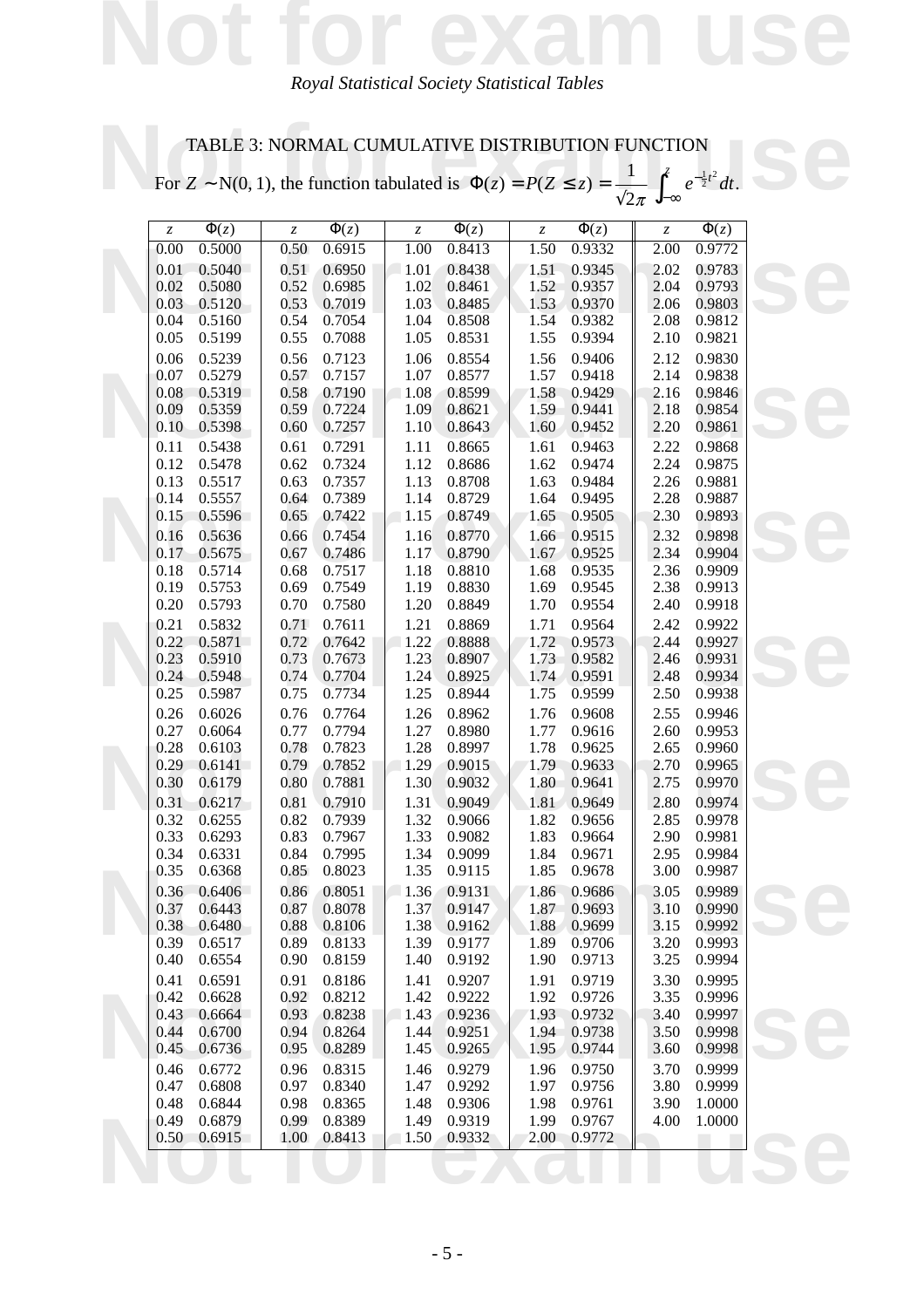

#### TABLE 4: PERCENTAGE POINTS OF THE NORMAL DISTRIBUTION

TABLE 4: PERCENTAGE POINTS OF THE NORMAL DISTRIBUTION<br>The values *z* in the table are those which the random variable  $Z \sim N(0, 1)$  exceeds with probability *p*; that is,  $P(Z > z) = 1 - \Phi(z) = p$ .

|        | ٠.     |        | ۸.     |
|--------|--------|--------|--------|
| 0.5000 | 0.0000 | 0.0500 | 1.6449 |
| 0.4000 | 0.2533 | 0.0250 | 1.9600 |
| 0.3000 | 0.5244 | 0.0100 | 2.3263 |
| 0.2000 | 0.8416 | 0.0050 | 2.5758 |
| 0.1500 | 1.0364 | 0.0010 | 3.0902 |
| 0.1000 | l.2816 | 0.0005 | 3.2905 |

# 0.1000 1.2816 0.0005 3.2905<br>TABLE 5: PERCENTAGE POINTS OF THE  $\chi^2$  DISTRIBUTION

The values in the table are those which a random variable with the  $\chi^2$  distribution on v degrees of freedom exceeds with the probability shown.

| V                        | 0.995                           | 0.990                       | 0.975               | 0.950        | 0.900                                   | 0.100  | 0.050                                   | 0.025  | 0.010                  | 0.005  |
|--------------------------|---------------------------------|-----------------------------|---------------------|--------------|-----------------------------------------|--------|-----------------------------------------|--------|------------------------|--------|
| $\overline{\phantom{a}}$ | 0.000                           | 0.000                       | 0.001               | 0.004        | 0.016                                   | 2.706  | 3.841                                   | 5.024  | 6.635                  | 7.879  |
| $\overline{c}$           | 0.010                           | 0.020                       | 0.051               | 0.103        | 0.211                                   | 4.605  | 5.991                                   | 7.378  | 9.210                  | 10.597 |
| 3                        | 0.072                           | 0.115                       | 0.216               | 0.352        | 0.584                                   | 6.251  | 7.815                                   | 9.348  | 11.345                 | 12.838 |
| $\overline{\mathcal{L}}$ | 0.207                           | 0.297                       | 0.484               | 0.711        | 1.064                                   | 7.779  | 9.488                                   | 11.143 | 13.277                 | 14.860 |
| 5                        | 0.412                           | 0.554                       | 0.831               | 1.145        | 1.610                                   | 9.236  | 11.070                                  | 12.833 | 15.086                 | 16.750 |
| 6                        | 0.676                           | 0.872                       | 1.237               | 1.635        | 2.204                                   | 10.645 | 12.592                                  | 14.449 | 16.812                 | 18.548 |
| 7                        | 0.989                           | 1.239                       | 1.690               | 2.167        | 2.833                                   | 12.017 | 14.067                                  | 16.013 | 18.475                 | 20.278 |
| 8                        | 1.344                           | 1.646                       | 2.180               | 2.733        | 3.490                                   | 13.362 | 15.507                                  | 17.535 | 20.090                 | 21.955 |
| 9                        | 1.735                           | 2.088                       | 2.700               | 3.325        | 4.168                                   | 14.684 | 16.919                                  | 19.023 | 21.666                 | 23.589 |
| 10                       | 2.156                           | 2.558                       | 3.247               | 3.940        | 4.865                                   | 15.987 | 18.307                                  | 20.483 | 23.209                 | 25.188 |
| 11                       | 2.603                           | 3.053                       | 3.816               | 4.575        | 5.578                                   | 17.275 | 19.675                                  | 21.920 | 24.725                 | 26.757 |
| 12                       | 3.074                           | 3.571                       | 4.404               | 5.226        | 6.304                                   | 18.549 | 21.026                                  | 23.337 | 26.217                 | 28.300 |
| 13                       | 3.565                           | 4.107                       | 5.009               | 5.892        | 7.042                                   | 19.812 | 22.362                                  | 24.736 | 27.688                 | 29.819 |
| 14                       | 4.075                           | 4.660                       | 5.629               | 6.571        | 7.790                                   | 21.064 | 23.685                                  | 26.119 | 29.141                 | 31.319 |
| 15                       | 4.601                           | 5.229                       | 6.262               | 7.261        | 8.547                                   | 22.307 | 24.996                                  | 27.488 | 30.578                 | 32.801 |
| 16                       | 5.142                           | 5.812                       | 6.908               | 7.962        | 9.312                                   | 23.542 | 26.296                                  | 28.845 | 32.000                 | 34.267 |
| 17                       | 5.697                           | 6.408                       | 7.564               | 8.672        | 10.085                                  | 24.769 | 27.587                                  | 30.191 | 33.409                 | 35.718 |
| 18                       | 6.265                           | 7.015                       | 8.231               | 9.390        | 10.865                                  | 25.989 | 28.869                                  | 31.526 | 34.805                 | 37.156 |
| 19                       | 6.844                           | 7.633                       |                     | 8.907 10.117 | 11.651                                  | 27.204 | 30.144                                  | 32.852 | 36.191                 | 38.582 |
| 20                       | 7.434                           | 8.260                       |                     | 9.591 10.851 | 12.443                                  | 28.412 | 31.410                                  | 34.170 | 37.566                 | 39.997 |
| 22                       | 8.643                           |                             | 9.542 10.982 12.338 |              | 14.041                                  | 30.813 | 33.924                                  | 36.781 | 40.289                 | 42.796 |
| 24                       |                                 | 9.886 10.856 12.401 13.848  |                     |              | 15.659                                  | 33.196 | 36.415                                  | 39.364 | 42.980                 | 45.559 |
| 26                       |                                 | 11.160 12.198 13.844 15.379 |                     |              | 17.292                                  | 35.563 | 38.885                                  | 41.923 | 45.642                 | 48.290 |
|                          | 28 12.461 13.565 15.308 16.928  |                             |                     |              | 18.939                                  | 37.916 | 41.337                                  | 44.461 | 48.278                 | 50.993 |
|                          | 30 13.787 14.953 16.791 18.493  |                             |                     |              | 20.599                                  | 40.256 | 43.773                                  | 46.979 | 50.892                 | 53.672 |
| 40                       |                                 | 20.707 22.164 24.433 26.509 |                     |              | 29.051                                  | 51.805 | 55.758                                  | 59.342 | 63.691                 | 66.766 |
|                          | 50 27.991 29.707 32.357 34.764  |                             |                     |              | 37.689                                  | 63.167 | 67.505                                  | 71.420 | 76.154                 | 79.490 |
|                          | 60 35.534 37.485 40.482 43.188  |                             |                     |              | 46.459                                  | 74.397 | 79.082                                  | 83.298 | 88.379                 | 91.952 |
|                          | 70 43.275 45.442 48.758 51.739  |                             |                     |              | 55.329                                  | 85.527 | 90.531                                  |        | 95.023 100.425 104.215 |        |
|                          | 80 51.172 53.540 57.153 60.391  |                             |                     |              | 64.278                                  |        | 96.578 101.879 106.629 112.329 116.321  |        |                        |        |
|                          | 90 59.196 61.754 65.647 69.126  |                             |                     |              | 73.291                                  |        | 107.565 113.145 118.136 124.116 128.299 |        |                        |        |
|                          | 100 67.328 70.065 74.222 77.929 |                             |                     |              | 82.358                                  |        | 118.498 124.342 129.561 135.807 140.169 |        |                        |        |
|                          | 110 75.550 78.458 82.867 86.792 |                             |                     |              | 91.471                                  |        | 129.385 135.480 140.917 147.414 151.948 |        |                        |        |
|                          |                                 |                             |                     |              | 120 83.852 86.923 91.573 95.705 100.624 |        | 140.233 146.567 152.211 158.950 163.648 |        |                        |        |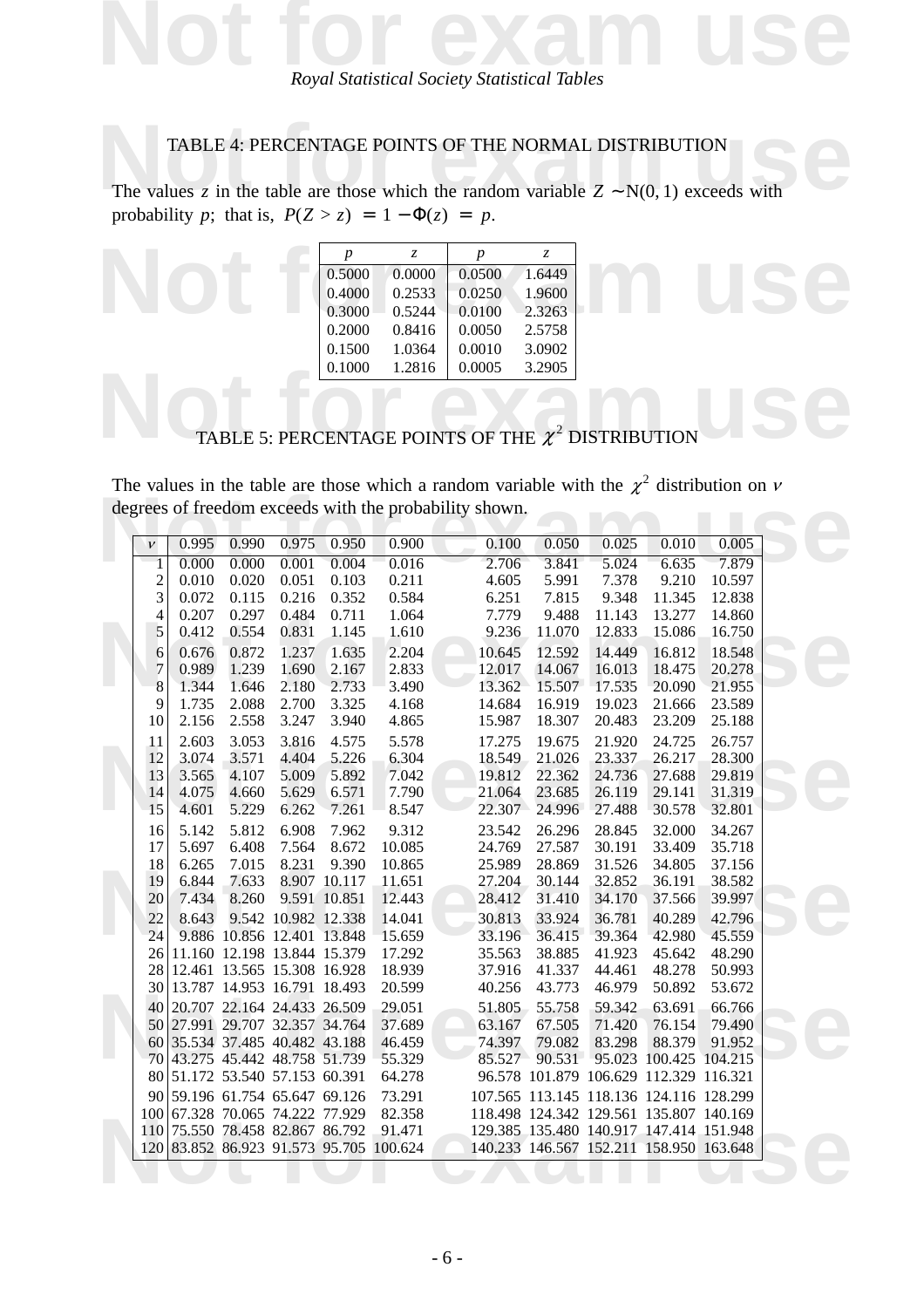

### TABLE 6: PERCENTAGE POINTS OF STUDENT'S *t* DISTRIBUTION

TABLE 6: PERCENTAGE POINTS OF STUDENT'S *t* DISTRIBUTION<br>The values in the table are those which a random variable with Student's *t* distribution on v degrees of freedom exceeds with the probability shown.

| ν              | 0.100 | 0.050 | 0.025  | 0.010  | 0.005  | 0.001   | 0.0005  |
|----------------|-------|-------|--------|--------|--------|---------|---------|
| $\mathbf{1}$   | 3.078 | 6.314 | 12.706 | 31.821 | 63.657 | 318.309 | 636.619 |
| $\overline{c}$ | 1.886 | 2.920 | 4.303  | 6.965  | 9.925  | 22.327  | 31.599  |
| $\overline{3}$ | 1.638 | 2.353 | 3.182  | 4.541  | 5.841  | 10.215  | 12.924  |
| 4              | 1.533 | 2.132 | 2.776  | 3.747  | 4.604  | 7.173   | 8.610   |
| 5              | 1.476 | 2.015 | 2.571  | 3.365  | 4.032  | 5.893   | 6.869   |
| 6              | 1.440 | 1.943 | 2.447  | 3.143  | 3.707  | 5.208   | 5.959   |
| $\overline{7}$ | 1.415 | 1.895 | 2.365  | 2.998  | 3.499  | 4.785   | 5.408   |
| $\,$ 8 $\,$    | 1.397 | 1.860 | 2.306  | 2.896  | 3.355  | 4.501   | 5.041   |
| 9              | 1.383 | 1.833 | 2.262  | 2.821  | 3.250  | 4.297   | 4.781   |
| 10             | 1.372 | 1.812 | 2.228  | 2.764  | 3.169  | 4.144   | 4.587   |
| 11             | 1.363 | 1.796 | 2.201  | 2.718  | 3.106  | 4.025   | 4.437   |
| 12             | 1.356 | 1.782 | 2.179  | 2.681  | 3.055  | 3.930   | 4.318   |
| 13             | 1.350 | 1.771 | 2.160  | 2.650  | 3.012  | 3.852   | 4.221   |
| 14             | 1.345 | 1.761 | 2.145  | 2.624  | 2.977  | 3.787   | 4.140   |
| 15             | 1.341 | 1.753 | 2.131  | 2.602  | 2.947  | 3.733   | 4.073   |
| 16             | 1.337 | 1.746 | 2.120  | 2.583  | 2.921  | 3.686   | 4.015   |
| 17             | 1.333 | 1.740 | 2.110  | 2.567  | 2.898  | 3.646   | 3.965   |
| 18             | 1.330 | 1.734 | 2.101  | 2.552  | 2.878  | 3.610   | 3.922   |
| 19             | 1.328 | 1.729 | 2.093  | 2.539  | 2.861  | 3.579   | 3.883   |
| 20             | 1.325 | 1.725 | 2.086  | 2.528  | 2.845  | 3.552   | 3.850   |
| 21             | 1.323 | 1.721 | 2.080  | 2.518  | 2.831  | 3.527   | 3.819   |
| 22             | 1.321 | 1.717 | 2.074  | 2.508  | 2.819  | 3.505   | 3.792   |
| 23             | 1.319 | 1.714 | 2.069  | 2.500  | 2.807  | 3.485   | 3.768   |
| 24             | 1.318 | 1.711 | 2.064  | 2.492  | 2.797  | 3.467   | 3.745   |
| 25             | 1.316 | 1.708 | 2.060  | 2.485  | 2.787  | 3.450   | 3.725   |
| 26             | 1.315 | 1.706 | 2.056  | 2.479  | 2.779  | 3.435   | 3.707   |
| 27             | 1.314 | 1.703 | 2.052  | 2.473  | 2.771  | 3.421   | 3.690   |
| 28             | 1.313 | 1.701 | 2.048  | 2.467  | 2.763  | 3.408   | 3.674   |
| 29             | 1.311 | 1.699 | 2.045  | 2.462  | 2.756  | 3.396   | 3.659   |
| 30             | 1.310 | 1.697 | 2.042  | 2.457  | 2.750  | 3.385   | 3.646   |
| 32             | 1.309 | 1.694 | 2.037  | 2.449  | 2.738  | 3.365   | 3.622   |
| 34             | 1.307 | 1.691 | 2.032  | 2.441  | 2.728  | 3.348   | 3.601   |
| 36             | 1.306 | 1.688 | 2.028  | 2.434  | 2.719  | 3.333   | 3.582   |
| 38             | 1.304 | 1.686 | 2.024  | 2.429  | 2.712  | 3.319   | 3.566   |
| 40             | 1.303 | 1.684 | 2.021  | 2.423  | 2.704  | 3.307   | 3.551   |
| 45             | 1.301 | 1.679 | 2.014  | 2.412  | 2.690  | 3.281   | 3.520   |
| 50             | 1.299 | 1.676 | 2.009  | 2.403  | 2.678  | 3.261   | 3.496   |
| 55             | 1.297 | 1.673 | 2.004  | 2.396  | 2.668  | 3.245   | 3.476   |
| 60             | 1.296 | 1.671 | 2.000  | 2.390  | 2.660  | 3.232   | 3.460   |
| 70             | 1.294 | 1.667 | 1.994  | 2.381  | 2.648  | 3.211   | 3.435   |
| 80             | 1.292 | 1.664 | 1.990  | 2.374  | 2.639  | 3.195   | 3.416   |
| 90             | 1.291 | 1.662 | 1.987  | 2.368  | 2.632  | 3.183   | 3.402   |
| 100            | 1.290 | 1.660 | 1.984  | 2.364  | 2.626  | 3.174   | 3.390   |
| 110            | 1.289 | 1.659 | 1.982  | 2.361  | 2.621  | 3.166   | 3.381   |
| 120            | 1.289 | 1.658 | 1.980  | 2.358  | 2.617  | 3.160   | 3.373   |
| $\infty$       | 1.282 | 1.645 | 1.960  | 2.326  | 2.576  | 3.090   | 3.291   |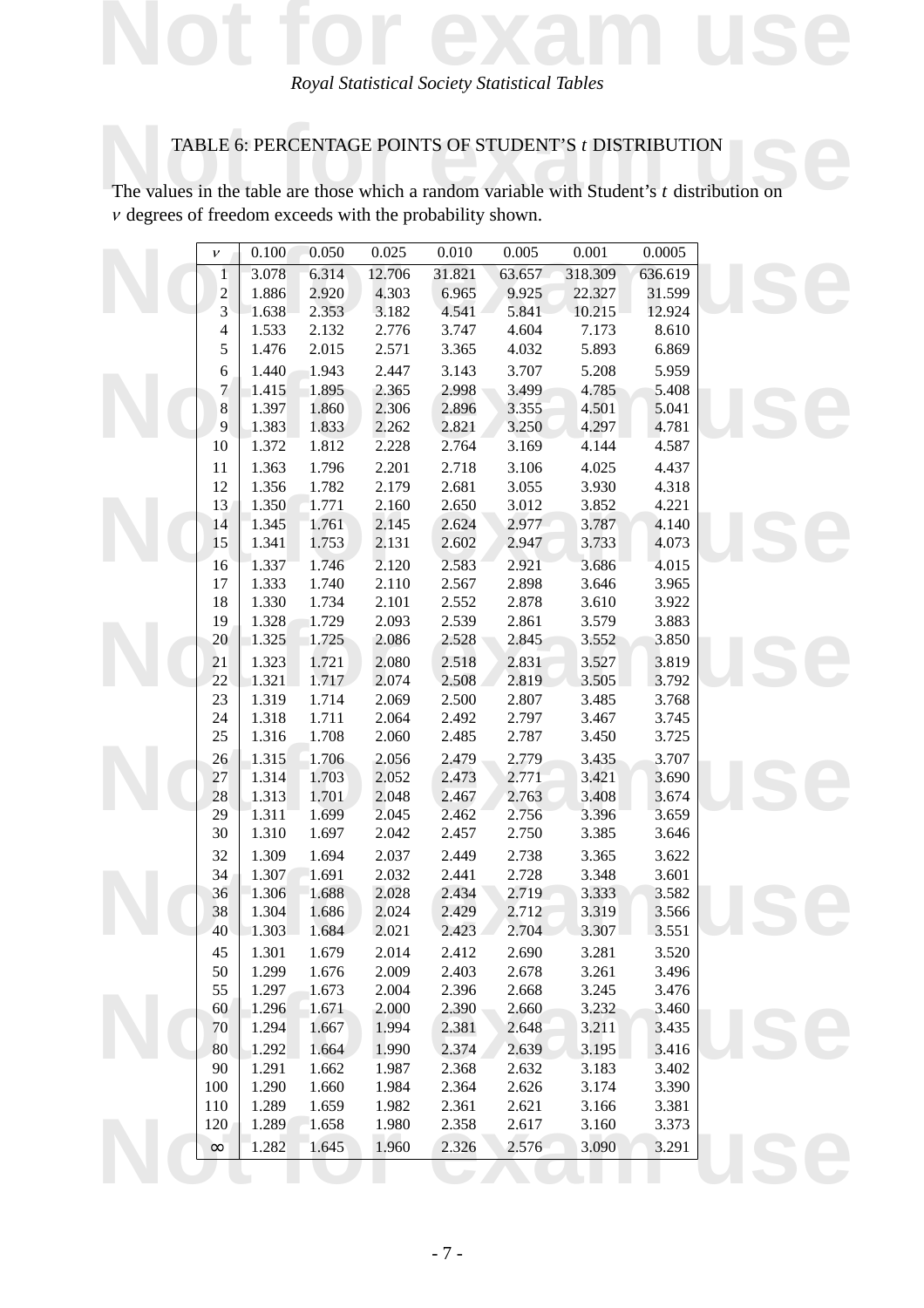### TABLE 7: PERCENTAGE POINTS OF THE F DISTRIBUTION<br>Upper 10% points TABLE 7: PERCENTAGE POINTS OF THE *F* DISTRIBUTION

#### Upper 10% points

The values in the table are those which a random variable with the  $F$  distribution on  $v_1$ and  $v_2$  degrees of freedom exceeds with probability 0.10.

|                         |                |                |      |                |      |      |                | $v_1$ |                |      |      |      |                                                                                     |          |
|-------------------------|----------------|----------------|------|----------------|------|------|----------------|-------|----------------|------|------|------|-------------------------------------------------------------------------------------|----------|
| $v_2$                   | $\overline{1}$ | $\overline{2}$ | 3    | $\overline{4}$ | 5    | 6    | $\overline{7}$ | 8     | $\overline{9}$ | 10   | 12   | 18   | 24                                                                                  | $\infty$ |
| 1                       |                |                |      |                |      |      |                |       |                |      |      |      | 39.86 49.50 53.59 55.83 57.24 58.20 58.91 59.44 59.86 60.19 60.71 61.57 62.00 63.33 |          |
| $\overline{\mathbf{c}}$ | 8.53           | 9.00           | 9.16 | 9.24           | 9.29 | 9.33 | 9.35           | 9.37  | 9.38           | 9.39 | 9.41 | 9.44 | 9.45                                                                                | 9.49     |
| 3                       | 5.54           | 5.46           | 5.39 | 5.34           | 5.31 | 5.28 | 5.27           | 5.25  | 5.24           | 5.23 | 5.22 | 5.19 | 5.18                                                                                | 5.13     |
| 4                       | 4.54           | 4.32           | 4.19 | 4.11           | 4.05 | 4.01 | 3.98           | 3.95  | 3.94           | 3.92 | 3.90 | 3.85 | 3.83                                                                                | 3.76     |
| 5                       | 4.06           | 3.78           | 3.62 | 3.52           | 3.45 | 3.40 | 3.37           | 3.34  | 3.32           | 3.30 | 3.27 | 3.22 | 3.19                                                                                | 3.10     |
| 6                       | 3.78           | 3.46           | 3.29 | 3.18           | 3.11 | 3.05 | 3.01           | 2.98  | 2.96           | 2.94 | 2.90 | 2.85 | 2.82                                                                                | 2.72     |
| 7                       | 3.59           | 3.26           | 3.07 | 2.96           | 2.88 | 2.83 | 2.78           | 2.75  | 2.72           | 2.70 | 2.67 | 2.61 | 2.58                                                                                | 2.47     |
| 8                       | 3.46           | 3.11           | 2.92 | 2.81           | 2.73 | 2.67 | 2.62           | 2.59  | 2.56           | 2.54 | 2.50 | 2.44 | 2.40                                                                                | 2.29     |
| 9                       | 3.36           | 3.01           | 2.81 | 2.69           | 2.61 | 2.55 | 2.51           | 2.47  | 2.44           | 2.42 | 2.38 | 2.31 | 2.28                                                                                | 2.16     |
| 10                      | 3.29           | 2.92           | 2.73 | 2.61           | 2.52 | 2.46 | 2.41           | 2.38  | 2.35           | 2.32 | 2.28 | 2.22 | 2.18                                                                                | 2.06     |
| 11                      | 3.23           | 2.86           | 2.66 | 2.54           | 2.45 | 2.39 | 2.34           | 2.30  | 2.27           | 2.25 | 2.21 | 2.14 | 2.10                                                                                | 1.97     |
| 12                      | 3.18           | 2.81           | 2.61 | 2.48           | 2.39 | 2.33 | 2.28           | 2.24  | 2.21           | 2.19 | 2.15 | 2.08 | 2.04                                                                                | 1.90     |
| 13                      | 3.14           | 2.76           | 2.56 | 2.43           | 2.35 | 2.28 | 2.23           | 2.20  | 2.16           | 2.14 | 2.10 | 2.02 | 1.98                                                                                | 1.85     |
| 14                      | 3.10           | 2.73           | 2.52 | 2.39           | 2.31 | 2.24 | 2.19           | 2.15  | 2.12           | 2.10 | 2.05 | 1.98 | 1.94                                                                                | 1.80     |
| 15                      | 3.07           | 2.70           | 2.49 | 2.36           | 2.27 | 2.21 | 2.16           | 2.12  | 2.09           | 2.06 | 2.02 | 1.94 | 1.90                                                                                | 1.76     |
| 16                      | 3.05           | 2.67           | 2.46 | 2.33           | 2.24 | 2.18 | 2.13           | 2.09  | 2.06           | 2.03 | 1.99 | 1.91 | 1.87                                                                                | 1.72     |
| 17                      | 3.03           | 2.64           | 2.44 | 2.31           | 2.22 | 2.15 | 2.10           | 2.06  | 2.03           | 2.00 | 1.96 | 1.88 | 1.84                                                                                | 1.69     |
| 18                      | 3.01           | 2.62           | 2.42 | 2.29           | 2.20 | 2.13 | 2.08           | 2.04  | 2.00           | 1.98 | 1.93 | 1.85 | 1.81                                                                                | 1.66     |
| 19                      | 2.99           | 2.61           | 2.40 | 2.27           | 2.18 | 2.11 | 2.06           | 2.02  | 1.98           | 1.96 | 1.91 | 1.83 | 1.79                                                                                | 1.63     |
| 20                      | 2.97           | 2.59           | 2.38 | 2.25           | 2.16 | 2.09 | 2.04           | 2.00  | 1.96           | 1.94 | 1.89 | 1.81 | 1.77                                                                                | 1.61     |
| 22                      | 2.95           | 2.56           | 2.35 | 2.22           | 2.13 | 2.06 | 2.01           | 1.97  | 1.93           | 1.90 | 1.86 | 1.78 | 1.73                                                                                | 1.57     |
| 24                      | 2.93           | 2.54           | 2.33 | 2.19           | 2.10 | 2.04 | 1.98           | 1.94  | 1.91           | 1.88 | 1.83 | 1.75 | 1.70                                                                                | 1.53     |
| 26                      | 2.91           | 2.52           | 2.31 | 2.17           | 2.08 | 2.01 | 1.96           | 1.92  | 1.88           | 1.86 | 1.81 | 1.72 | 1.68                                                                                | 1.50     |
| 28                      | 2.89           | 2.50           | 2.29 | 2.16           | 2.06 | 2.00 | 1.94           | 1.90  | 1.87           | 1.84 | 1.79 | 1.70 | 1.66                                                                                | 1.48     |
| 30                      | 2.88           | 2.49           | 2.28 | 2.14           | 2.05 | 1.98 | 1.93           | 1.88  | 1.85           | 1.82 | 1.77 | 1.69 | 1.64                                                                                | 1.46     |
| 40                      | 2.84           | 2.44           | 2.23 | 2.09           | 2.00 | 1.93 | 1.87           | 1.83  | 1.79           | 1.76 | 1.71 | 1.62 | 1.57                                                                                | 1.38     |
| 50                      | 2.81           | 2.41           | 2.20 | 2.06           | 1.97 | 1.90 | 1.84           | 1.80  | 1.76           | 1.73 | 1.68 | 1.59 | 1.54                                                                                | 1.33     |
| 60                      | 2.79           | 2.39           | 2.18 | 2.04           | 1.95 | 1.87 | 1.82           | 1.77  | 1.74           | 1.71 | 1.66 | 1.56 | 1.51                                                                                | 1.29     |
| 70                      | 2.78           | 2.38           | 2.16 | 2.03           | 1.93 | 1.86 | 1.80           | 1.76  | 1.72           | 1.69 | 1.64 | 1.55 | 1.49                                                                                | 1.27     |
| 80                      | 2.77           | 2.37           | 2.15 | 2.02           | 1.92 | 1.85 | 1.79           | 1.75  | 1.71           | 1.68 | 1.63 | 1.53 | 1.48                                                                                | 1.24     |
| 90                      | 2.76           | 2.36           | 2.15 | 2.01           | 1.91 | 1.84 | 1.78           | 1.74  | 1.70           | 1.67 | 1.62 | 1.52 | 1.47                                                                                | 1.23     |
| 100                     | 2.76           | 2.36           | 2.14 | 2.00           | 1.91 | 1.83 | 1.78           | 1.73  | 1.69           | 1.66 | 1.61 | 1.52 | 1.46                                                                                | 1.21     |
| 110                     | 2.75           | 2.35           | 2.13 | 2.00           | 1.90 | 1.83 | 1.77           | 1.73  | 1.69           | 1.66 | 1.61 | 1.51 | 1.45                                                                                | 1.20     |
| 120                     | 2.75           | 2.35           | 2.13 | 1.99           | 1.90 | 1.82 | 1.77           | 1.72  | 1.68           | 1.65 | 1.60 | 1.50 | 1.45                                                                                | 1.19     |
| $\infty$                | 2.71           | 2.30           |      | $2.08 - 1.94$  | 1.85 |      | $-1.77$ 1.72   | 1.67  | 1.63           | 1.60 | 1.55 | 1.44 | 1.38                                                                                | 1.00     |

corresponding *lower* percentage point of the *F* distribution on  $v_2$  and  $v_1$  degrees of freedom is  $1/f$ .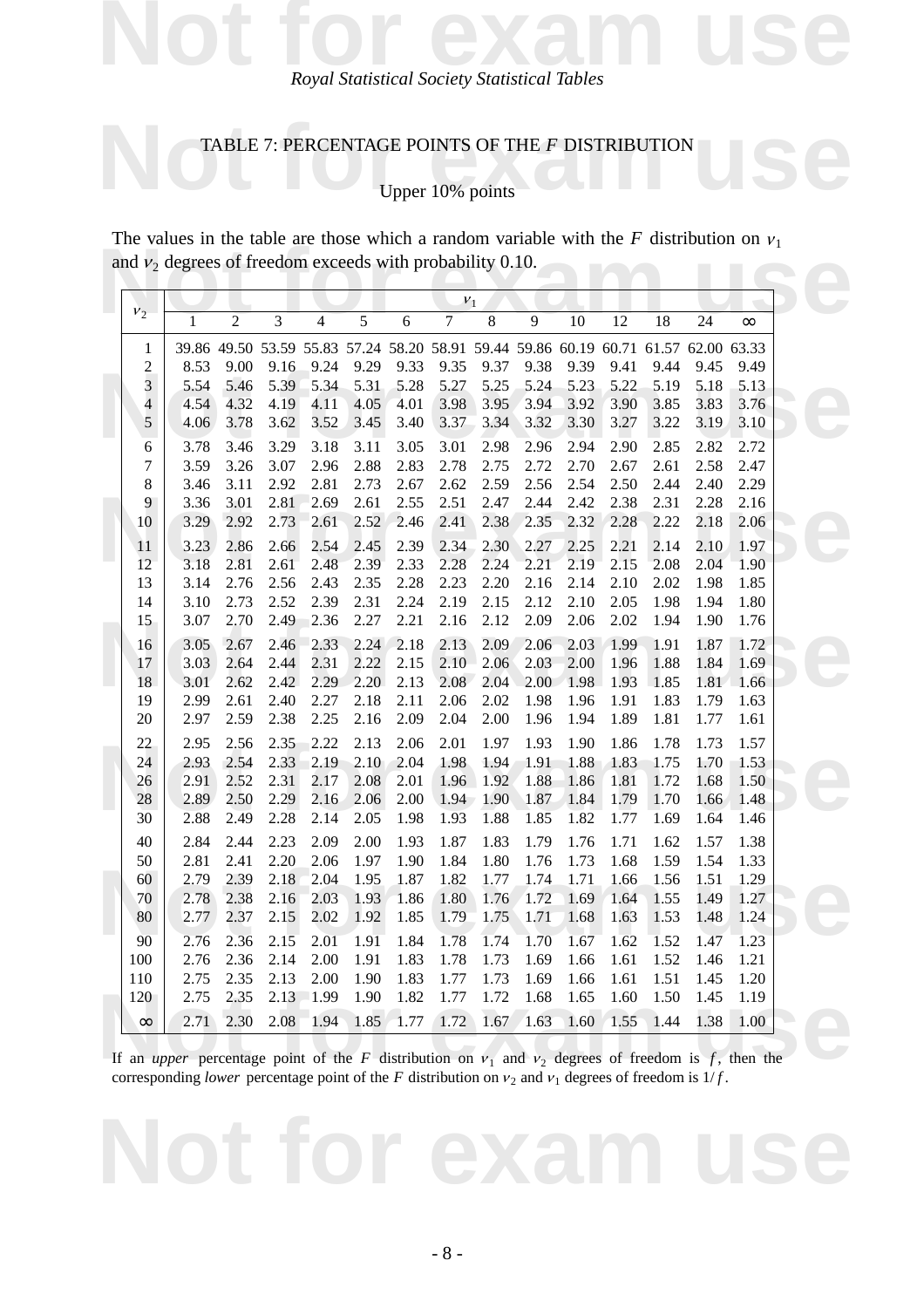### TABLE 7: PERCENTAGE POINTS OF THE F DISTRIBUTION<br>Upper 5% points TABLE 7: PERCENTAGE POINTS OF THE *F* DISTRIBUTION

#### Upper 5% points

The values in the table are those which a random variable with the  $F$  distribution on  $v_1$ and  $v_2$  degrees of freedom exceeds with probability 0.05.

|                |                |                |      |                                                                                     |      |      | $v_1$             |      |                |      |      |      |      |          |
|----------------|----------------|----------------|------|-------------------------------------------------------------------------------------|------|------|-------------------|------|----------------|------|------|------|------|----------|
| $v_2$          | $\overline{1}$ | $\overline{2}$ | 3    | $\overline{4}$                                                                      | 5    | 6    | $\overline{7}$    | 8    | $\overline{9}$ | 10   | 12   | 18   | 24   | $\infty$ |
| 1              |                |                |      | 161.4 199.5 215.7 224.6 230.2 234.0 236.8 238.9 240.5 241.9 243.9 247.3 249.1 254.3 |      |      |                   |      |                |      |      |      |      |          |
| $\overline{c}$ |                |                |      | 18.51 19.00 19.16 19.25 19.30 19.33 19.35 19.37 19.38 19.40 19.41 19.44 19.45 19.50 |      |      |                   |      |                |      |      |      |      |          |
| 3              | 10.13          | 9.55           | 9.28 | 9.12                                                                                | 9.01 | 8.94 | 8.89              | 8.85 | 8.81           | 8.79 | 8.74 | 8.67 | 8.64 | 8.53     |
| 4              | 7.71           | 6.94           | 6.59 | 6.39                                                                                | 6.26 | 6.16 | 6.09              | 6.04 | 6.00           | 5.96 | 5.91 | 5.82 | 5.77 | 5.63     |
| 5              | 6.61           | 5.79           | 5.41 | 5.19                                                                                | 5.05 | 4.95 | 4.88              | 4.82 | 4.77           | 4.74 | 4.68 | 4.58 | 4.53 | 4.36     |
| 6              | 5.99           | 5.14           | 4.76 | 4.53                                                                                | 4.39 | 4.28 | 4.21              | 4.15 | 4.10           | 4.06 | 4.00 | 3.90 | 3.84 | 3.67     |
| 7              | 5.59           | 4.74           | 4.35 | 4.12                                                                                | 3.97 | 3.87 | 3.79              | 3.73 | 3.68           | 3.64 | 3.57 | 3.47 | 3.41 | 3.23     |
| 8              | 5.32           | 4.46           | 4.07 | 3.84                                                                                | 3.69 | 3.58 | 3.50              | 3.44 | 3.39           | 3.35 | 3.28 | 3.17 | 3.12 | 2.93     |
| 9              | 5.12           | 4.26           | 3.86 | 3.63                                                                                | 3.48 | 3.37 | 3.29              | 3.23 | 3.18           | 3.14 | 3.07 | 2.96 | 2.90 | 2.71     |
| 10             | 4.96           | 4.10           | 3.71 | 3.48                                                                                | 3.33 | 3.22 | 3.14              | 3.07 | 3.02           | 2.98 | 2.91 | 2.80 | 2.74 | 2.54     |
| 11             | 4.84           | 3.98           | 3.59 | 3.36                                                                                | 3.20 | 3.09 | 3.01              | 2.95 | 2.90           | 2.85 | 2.79 | 2.67 | 2.61 | 2.40     |
| 12             | 4.75           | 3.89           | 3.49 | 3.26                                                                                | 3.11 | 3.00 | 2.91              | 2.85 | 2.80           | 2.75 | 2.69 | 2.57 | 2.51 | 2.30     |
| 13             | 4.67           | 3.81           | 3.41 | 3.18                                                                                | 3.03 | 2.92 | 2.83              | 2.77 | 2.71           | 2.67 | 2.60 | 2.48 | 2.42 | 2.21     |
| 14             | 4.60           | 3.74           | 3.34 | 3.11                                                                                | 2.96 | 2.85 | 2.76              | 2.70 | 2.65           | 2.60 | 2.53 | 2.41 | 2.35 | 2.13     |
| 15             | 4.54           | 3.68           | 3.29 | 3.06                                                                                | 2.90 | 2.79 | 2.71              | 2.64 | 2.59           | 2.54 | 2.48 | 2.35 | 2.29 | 2.07     |
| 16             | 4.49           | 3.63           | 3.24 | 3.01                                                                                | 2.85 | 2.74 | 2.66              | 2.59 | 2.54           | 2.49 | 2.42 | 2.30 | 2.24 | 2.01     |
| 17             | 4.45           | 3.59           | 3.20 | 2.96                                                                                | 2.81 | 2.70 | 2.61              | 2.55 | 2.49           | 2.45 | 2.38 | 2.26 | 2.19 | 1.96     |
| 18             | 4.41           | 3.55           | 3.16 | 2.93                                                                                | 2.77 | 2.66 | 2.58              | 2.51 | 2.46           | 2.41 | 2.34 | 2.22 | 2.15 | 1.92     |
| 19             | 4.38           | 3.52           | 3.13 | 2.90                                                                                | 2.74 | 2.63 | 2.54              | 2.48 | 2.42           | 2.38 | 2.31 | 2.18 | 2.11 | 1.88     |
| 20             | 4.35           | 3.49           | 3.10 | 2.87                                                                                | 2.71 | 2.60 | 2.51              | 2.45 | 2.39           | 2.35 | 2.28 | 2.15 | 2.08 | 1.84     |
| 22             | 4.30           | 3.44           | 3.05 | 2.82                                                                                | 2.66 | 2.55 | 2.46              | 2.40 | 2.34           | 2.30 | 2.23 | 2.10 | 2.03 | 1.78     |
| 24             | 4.26           | 3.40           | 3.01 | 2.78                                                                                | 2.62 | 2.51 | 2.42              | 2.36 | 2.30           | 2.25 | 2.18 | 2.05 | 1.98 | 1.73     |
| 26             | 4.23           | 3.37           | 2.98 | 2.74                                                                                | 2.59 | 2.47 | 2.39              | 2.32 | 2.27           | 2.22 | 2.15 | 2.02 | 1.95 | 1.69     |
| 28             | 4.20           | 3.34           | 2.95 | 2.71                                                                                | 2.56 | 2.45 | 2.36              | 2.29 | 2.24           | 2.19 | 2.12 | 1.99 | 1.91 | 1.65     |
| 30             | 4.17           | 3.32           | 2.92 | 2.69                                                                                | 2.53 | 2.42 | 2.33              | 2.27 | 2.21           | 2.16 | 2.09 | 1.96 | 1.89 | 1.62     |
| 40             | 4.08           | 3.23           | 2.84 | 2.61                                                                                | 2.45 | 2.34 | 2.25              | 2.18 | 2.12           | 2.08 | 2.00 | 1.87 | 1.79 | 1.51     |
| 50             | 4.03           | 3.18           | 2.79 | 2.56                                                                                | 2.40 | 2.29 | 2.20              | 2.13 | 2.07           | 2.03 | 1.95 | 1.81 | 1.74 | 1.44     |
| 60             | 4.00           | 3.15           | 2.76 | 2.53                                                                                | 2.37 | 2.25 | 2.17              | 2.10 | 2.04           | 1.99 | 1.92 | 1.78 | 1.70 | 1.39     |
| 70             | 3.98           | 3.13           | 2.74 | 2.50                                                                                | 2.35 | 2.23 | 2.14              | 2.07 | 2.02           | 1.97 | 1.89 | 1.75 | 1.67 | 1.35     |
| 80             | 3.96           | 3.11           | 2.72 | 2.49                                                                                | 2.33 | 2.21 | 2.13              | 2.06 | 2.00           | 1.95 | 1.88 | 1.73 | 1.65 | 1.32     |
| 90             | 3.95           | 3.10           | 2.71 | 2.47                                                                                | 2.32 | 2.20 | 2.11              | 2.04 | 1.99           | 1.94 | 1.86 | 1.72 | 1.64 | 1.30     |
| 100            | 3.94           | 3.09           | 2.70 | 2.46                                                                                | 2.31 | 2.19 | 2.10              | 2.03 | 1.97           | 1.93 | 1.85 | 1.71 | 1.63 | 1.28     |
| 110            | 3.93           | 3.08           | 2.69 | 2.45                                                                                | 2.30 | 2.18 | 2.09              | 2.02 | 1.97           | 1.92 | 1.84 | 1.70 | 1.62 | 1.27     |
| 120            | 3.92           | 3.07           | 2.68 | 2.45                                                                                | 2.29 | 2.18 | 2.09              | 2.02 | 1.96           | 1.91 | 1.83 | 1.69 | 1.61 | 1.25     |
| $\infty$       | 3.84           | 3.00           |      | $2.60 - 2.37$                                                                       | 2.21 |      | $2.10 \quad 2.01$ | 1.94 | 1.88           | 1.83 | 1.75 | 1.60 | 1.52 | 1.00     |

corresponding *lower* percentage point of the *F* distribution on  $v_2$  and  $v_1$  degrees of freedom is  $1/f$ .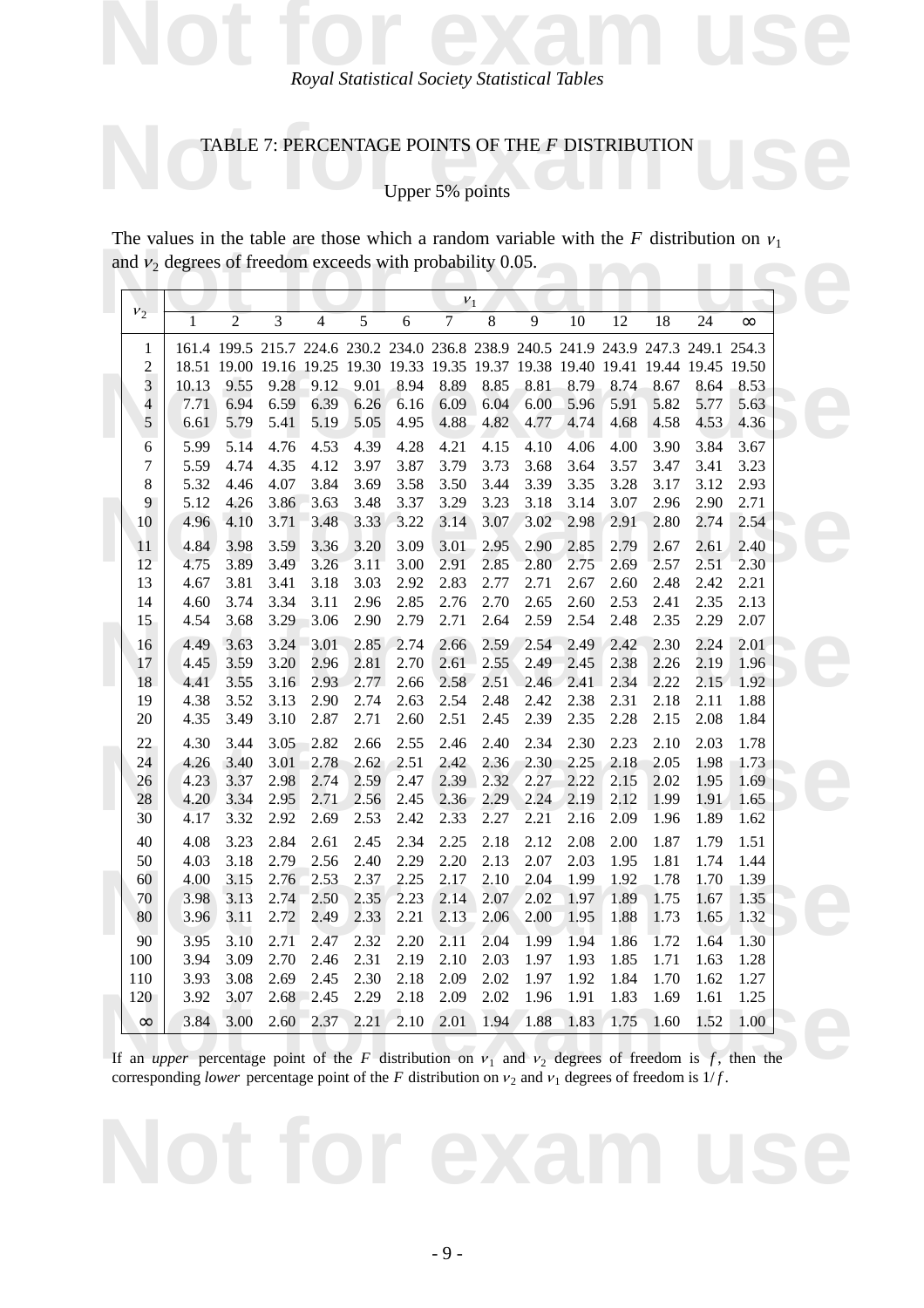### TABLE 7: PERCENTAGE POINTS OF THE F DISTRIBUTION<br>Upper 2.5% points TABLE 7: PERCENTAGE POINTS OF THE *F* DISTRIBUTION

#### Upper 2.5% points

The values in the table are those which a random variable with the  $F$  distribution on  $v_1$ and  $v_2$  degrees of freedom exceeds with probability 0.025.

|          |                |                |                                                                               |      |      |      |                | $v_1$          |               |      |      |      |      |                                                                                      |
|----------|----------------|----------------|-------------------------------------------------------------------------------|------|------|------|----------------|----------------|---------------|------|------|------|------|--------------------------------------------------------------------------------------|
|          | $\overline{1}$ | $\overline{2}$ | 3                                                                             | 4    | 5    | 6    | $\overline{7}$ | $\overline{8}$ | 9             | 10   | 12   | 18   | 24   | $\infty$                                                                             |
|          |                |                |                                                                               |      |      |      |                |                |               |      |      |      |      | 647.8 799.5 864.2 899.6 921.8 937.1 948.2 956.7 963.3 968.6 976.7 990.3 997.2 1018.3 |
|          |                |                | 38.51 39.00 39.17 39.25 39.30 39.33 39.36 39.37 39.39 39.40 39.41 39.44 39.46 |      |      |      |                |                |               |      |      |      |      | 39.50                                                                                |
|          |                |                | 17.44 16.04 15.44 15.10 14.88 14.73 14.62 14.54 14.47 14.42 14.34 14.20 14.12 |      |      |      |                |                |               |      |      |      |      | 13.90                                                                                |
|          |                | 12.22 10.65    | 9.98                                                                          | 9.60 | 9.36 | 9.20 | 9.07           | 8.98           | 8.90          | 8.84 | 8.75 | 8.59 | 8.51 | 8.26                                                                                 |
|          | 10.01          | 8.43           | 7.76                                                                          | 7.39 | 7.15 | 6.98 | 6.85           | 6.76           | 6.68          | 6.62 | 6.52 | 6.36 | 6.28 | 6.02                                                                                 |
|          | 8.81           | 7.26           | 6.60                                                                          | 6.23 | 5.99 | 5.82 | 5.70           | 5.60           | 5.52          | 5.46 | 5.37 | 5.20 | 5.12 | 4.85                                                                                 |
|          | 8.07           | 6.54           | 5.89                                                                          | 5.52 | 5.29 | 5.12 | 4.99           | 4.90           | 4.82          | 4.76 | 4.67 | 4.50 | 4.41 | 4.14                                                                                 |
|          | 7.57           | 6.06           | 5.42                                                                          | 5.05 | 4.82 | 4.65 | 4.53           | 4.43           | 4.36          | 4.30 | 4.20 | 4.03 | 3.95 | 3.67                                                                                 |
|          | 7.21           | 5.71           | 5.08                                                                          | 4.72 | 4.48 | 4.32 | 4.20           | 4.10           | 4.03          | 3.96 | 3.87 | 3.70 | 3.61 | 3.33                                                                                 |
| 10       | 6.94           | 5.46           | 4.83                                                                          | 4.47 | 4.24 | 4.07 | 3.95           | 3.85           | 3.78          | 3.72 | 3.62 | 3.45 | 3.37 | 3.08                                                                                 |
| 11       | 6.72           | 5.26           | 4.63                                                                          | 4.28 | 4.04 | 3.88 | 3.76           | 3.66           | 3.59          | 3.53 | 3.43 | 3.26 | 3.17 | 2.88                                                                                 |
| 12       | 6.55           | 5.10           | 4.47                                                                          | 4.12 | 3.89 | 3.73 | 3.61           | 3.51           | 3.44          | 3.37 | 3.28 | 3.11 | 3.02 | 2.72                                                                                 |
| 13       | 6.41           | 4.97           | 4.35                                                                          | 4.00 | 3.77 | 3.60 | 3.48           | 3.39           | 3.31          | 3.25 | 3.15 | 2.98 | 2.89 | 2.60                                                                                 |
| 14<br>15 | 6.30           | 4.86           | 4.24                                                                          | 3.89 | 3.66 | 3.50 | 3.38           | 3.29           | 3.21          | 3.15 | 3.05 | 2.88 | 2.79 | 2.49                                                                                 |
|          | 6.20           | 4.77           | 4.15                                                                          | 3.80 | 3.58 | 3.41 | 3.29           | 3.20           | 3.12          | 3.06 | 2.96 | 2.79 | 2.70 | 2.40                                                                                 |
|          | 6.12           | 4.69           | 4.08                                                                          | 3.73 | 3.50 | 3.34 | 3.22           | 3.12           | 3.05          | 2.99 | 2.89 | 2.72 | 2.63 | 2.32                                                                                 |
| 18       | 6.04           | 4.62           | 4.01                                                                          | 3.66 | 3.44 | 3.28 | 3.16           | 3.06           | 2.98          | 2.92 | 2.82 | 2.65 | 2.56 | 2.25                                                                                 |
|          | 5.98           | 4.56           | 3.95                                                                          | 3.61 | 3.38 | 3.22 | 3.10           | 3.01           | 2.93          | 2.87 | 2.77 | 2.60 | 2.50 | 2.19                                                                                 |
| 19<br>20 | 5.92           | 4.51           | 3.90                                                                          | 3.56 | 3.33 | 3.17 | 3.05           | 2.96           | 2.88          | 2.82 | 2.72 | 2.55 | 2.45 | 2.13                                                                                 |
|          | 5.87           | 4.46           | 3.86                                                                          | 3.51 | 3.29 | 3.13 | 3.01           | 2.91           | 2.84          | 2.77 | 2.68 | 2.50 | 2.41 | 2.09                                                                                 |
|          | 5.79           | 4.38           | 3.78                                                                          | 3.44 | 3.22 | 3.05 | 2.93           | 2.84           | 2.76          | 2.70 | 2.60 | 2.43 | 2.33 | 2.00                                                                                 |
|          | 5.72           | 4.32           | 3.72                                                                          | 3.38 | 3.15 | 2.99 | 2.87           | 2.78           | 2.70          | 2.64 | 2.54 | 2.36 | 2.27 | 1.94                                                                                 |
|          | 5.66           | 4.27           | 3.67                                                                          | 3.33 | 3.10 | 2.94 | 2.82           | 2.73           | 2.65          | 2.59 | 2.49 | 2.31 | 2.22 | 1.88                                                                                 |
| 28<br>30 | 5.61           | 4.22           | 3.63                                                                          | 3.29 | 3.06 | 2.90 | 2.78           | 2.69           | 2.61          | 2.55 | 2.45 | 2.27 | 2.17 | 1.83                                                                                 |
|          | 5.57           | 4.18           | 3.59                                                                          | 3.25 | 3.03 | 2.87 | 2.75           | 2.65           | 2.57          | 2.51 | 2.41 | 2.23 | 2.14 | 1.79                                                                                 |
| 40       | 5.42           | 4.05           | 3.46                                                                          | 3.13 | 2.90 | 2.74 | 2.62           | 2.53           | 2.45          | 2.39 | 2.29 | 2.11 | 2.01 | 1.64                                                                                 |
| 50       | 5.34           | 3.97           | 3.39                                                                          | 3.05 | 2.83 | 2.67 | 2.55           | 2.46           | 2.38          | 2.32 | 2.22 | 2.03 | 1.93 | 1.55                                                                                 |
| 60       | 5.29           | 3.93           | 3.34                                                                          | 3.01 | 2.79 | 2.63 | 2.51           | 2.41           | 2.33          | 2.27 | 2.17 | 1.98 | 1.88 | 1.48                                                                                 |
| 70       | 5.25           | 3.89           | 3.31                                                                          | 2.97 | 2.75 | 2.59 | 2.47           | 2.38           | 2.30          | 2.24 | 2.14 | 1.95 | 1.85 | 1.44                                                                                 |
| 80       | 5.22           | 3.86           | 3.28                                                                          | 2.95 | 2.73 | 2.57 | 2.45           | 2.35           | 2.28          | 2.21 | 2.11 | 1.92 | 1.82 | 1.40                                                                                 |
|          | 5.20           | 3.84           | 3.26                                                                          | 2.93 | 2.71 | 2.55 | 2.43           | 2.34           | 2.26          | 2.19 | 2.09 | 1.91 | 1.80 | 1.37                                                                                 |
| 100      | 5.18           | 3.83           | 3.25                                                                          | 2.92 | 2.70 | 2.54 | 2.42           | 2.32           | 2.24          | 2.18 | 2.08 | 1.89 | 1.78 | 1.35                                                                                 |
| 110      | 5.16           | 3.82           | 3.24                                                                          | 2.90 | 2.68 | 2.53 | 2.40           | 2.31           | 2.23          | 2.17 | 2.07 | 1.88 | 1.77 | 1.33                                                                                 |
| 120      | 5.15           | 3.80           | 3.23                                                                          | 2.89 | 2.67 | 2.52 | 2.39           | 2.30           | 2.22          | 2.16 | 2.05 | 1.87 | 1.76 | 1.31                                                                                 |
|          | 5.02           | 3.69           | 3.12                                                                          | 2.79 | 2.57 | 2.41 | 2.29           |                | $2.19$ $2.11$ | 2.05 | 1.94 | 1.75 | 1.64 | 1.00                                                                                 |

corresponding *lower* percentage point of the *F* distribution on  $v_2$  and  $v_1$  degrees of freedom is  $1/f$ .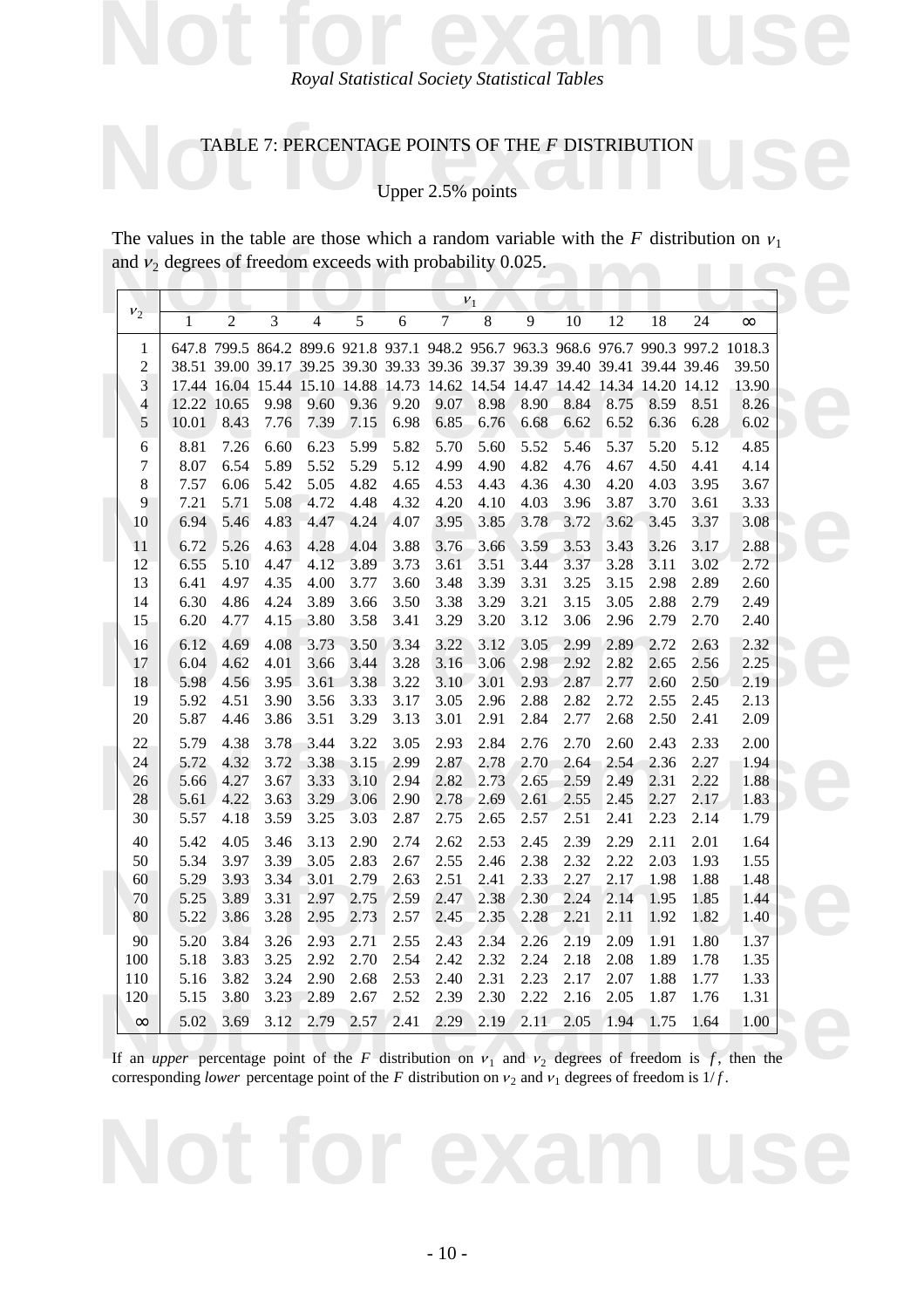### TABLE 7: PERCENTAGE POINTS OF THE F DISTRIBUTION<br>Upper 1% points TABLE 7: PERCENTAGE POINTS OF THE *F* DISTRIBUTION

#### Upper 1% points

The values in the table are those which a random variable with the *F* distribution on  $v_1$ and  $v_2$  degrees of freedom exceeds with probability 0.01.

|                |                |                |      |                |      |      | $v_1$          |                                                             |                |      |      |      |                                                                                     |                   |
|----------------|----------------|----------------|------|----------------|------|------|----------------|-------------------------------------------------------------|----------------|------|------|------|-------------------------------------------------------------------------------------|-------------------|
| $v_2$          | $\overline{1}$ | $\overline{2}$ | 3    | $\overline{4}$ | 5    | 6    | $\overline{7}$ | 8                                                           | $\overline{9}$ | 10   | 12   | 18   | 24                                                                                  | $\infty$          |
| 1              | 4052           | 5000           | 5403 |                |      |      |                | 5625 5764 5859 5928 5981 6022 6056 6106 6192                |                |      |      |      |                                                                                     | 6235 6366         |
| $\overline{c}$ |                |                |      |                |      |      |                |                                                             |                |      |      |      | 98.50 99.00 99.17 99.25 99.30 99.33 99.36 99.37 99.39 99.40 99.42 99.44 99.46 99.50 |                   |
| 3              |                |                |      |                |      |      |                |                                                             |                |      |      |      | 34.12 30.82 29.46 28.71 28.24 27.91 27.67 27.49 27.34 27.23 27.05 26.75 26.60 26.13 |                   |
| 4              |                |                |      |                |      |      |                |                                                             |                |      |      |      | 21.20 18.00 16.69 15.98 15.52 15.21 14.98 14.80 14.66 14.55 14.37 14.08 13.93 13.46 |                   |
| 5              |                |                |      |                |      |      |                | 16.26 13.27 12.06 11.39 10.97 10.67 10.46 10.29 10.16 10.05 |                |      | 9.89 | 9.61 | 9.47                                                                                | 9.02              |
| 6              | 13.74 10.93    |                | 9.78 | 9.15           | 8.75 | 8.47 | 8.26           | 8.10                                                        | 7.98           | 7.87 | 7.72 | 7.45 | 7.31                                                                                | 6.88              |
| 7              | 12.25          | 9.55           | 8.45 | 7.85           | 7.46 | 7.19 | 6.99           | 6.84                                                        | 6.72           | 6.62 | 6.47 | 6.21 | 6.07                                                                                | 5.65              |
| 8              | 11.26          | 8.65           | 7.59 | 7.01           | 6.63 | 6.37 | 6.18           | 6.03                                                        | 5.91           | 5.81 | 5.67 | 5.41 | 5.28                                                                                | 4.86              |
| 9              | 10.56          | 8.02           | 6.99 | 6.42           | 6.06 | 5.80 | 5.61           | 5.47                                                        | 5.35           | 5.26 | 5.11 | 4.86 | 4.73                                                                                | 4.31              |
| 10             | 10.04          | 7.56           | 6.55 | 5.99           | 5.64 | 5.39 | 5.20           | 5.06                                                        | 4.94           | 4.85 | 4.71 | 4.46 | 4.33                                                                                | 3.91              |
| 11             | 9.65           | 7.21           | 6.22 | 5.67           | 5.32 | 5.07 | 4.89           | 4.74                                                        | 4.63           | 4.54 | 4.40 | 4.15 | 4.02                                                                                | 3.60              |
| 12             | 9.33           | 6.93           | 5.95 | 5.41           | 5.06 | 4.82 | 4.64           | 4.50                                                        | 4.39           | 4.30 | 4.16 | 3.91 | 3.78                                                                                | 3.36              |
| 13             | 9.07           | 6.70           | 5.74 | 5.21           | 4.86 | 4.62 | 4.44           | 4.30                                                        | 4.19           | 4.10 | 3.96 | 3.72 | 3.59                                                                                | 3.17              |
| 14             | 8.86           | 6.51           | 5.56 | 5.04           | 4.70 | 4.46 | 4.28           | 4.14                                                        | 4.03           | 3.94 | 3.80 | 3.56 | 3.43                                                                                | 3.00              |
| 15             | 8.68           | 6.36           | 5.42 | 4.89           | 4.56 | 4.32 | 4.14           | 4.00                                                        | 3.90           | 3.81 | 3.67 | 3.42 | 3.29                                                                                | 2.87              |
| 16             | 8.53           | 6.23           | 5.29 | 4.77           | 4.44 | 4.20 | 4.03           | 3.89                                                        | 3.78           | 3.69 | 3.55 | 3.31 | 3.18                                                                                | 2.75              |
| 17             | 8.40           | 6.11           | 5.18 | 4.67           | 4.34 | 4.10 | 3.93           | 3.79                                                        | 3.68           | 3.59 | 3.46 | 3.21 | 3.08                                                                                | 2.65              |
| 18             | 8.29           | 6.01           | 5.09 | 4.58           | 4.25 | 4.01 | 3.84           | 3.71                                                        | 3.60           | 3.51 | 3.37 | 3.13 | 3.00                                                                                | 2.57              |
| 19             | 8.19           | 5.93           | 5.01 | 4.50           | 4.17 | 3.94 | 3.77           | 3.63                                                        | 3.52           | 3.43 | 3.30 | 3.05 | 2.92                                                                                | 2.49              |
| 20             | 8.10           | 5.85           | 4.94 | 4.43           | 4.10 | 3.87 | 3.70           | 3.56                                                        | 3.46           | 3.37 | 3.23 | 2.99 | 2.86                                                                                | 2.42              |
| 22             | 7.95           | 5.72           | 4.82 | 4.31           | 3.99 | 3.76 | 3.59           | 3.45                                                        | 3.35           | 3.26 | 3.12 | 2.88 | 2.75                                                                                | 2.31              |
| 24             | 7.82           | 5.61           | 4.72 | 4.22           | 3.90 | 3.67 | 3.50           | 3.36                                                        | 3.26           | 3.17 | 3.03 | 2.79 | 2.66                                                                                | 2.21              |
| 26             | 7.72           | 5.53           | 4.64 | 4.14           | 3.82 | 3.59 | 3.42           | 3.29                                                        | 3.18           | 3.09 | 2.96 | 2.71 | 2.59                                                                                | 2.13              |
| 28             | 7.64           | 5.45           | 4.57 | 4.07           | 3.75 | 3.53 | 3.36           | 3.23                                                        | 3.12           | 3.03 | 2.90 | 2.65 | 2.52                                                                                | 2.06              |
| 30             | 7.56           | 5.39           | 4.51 | 4.02           | 3.70 | 3.47 | 3.30           | 3.17                                                        | 3.07           | 2.98 | 2.84 | 2.60 | 2.47                                                                                | 2.01              |
| 40             | 7.31           | 5.18           | 4.31 | 3.83           | 3.51 | 3.29 | 3.12           | 2.99                                                        | 2.89           | 2.80 | 2.67 | 2.42 | 2.29                                                                                | 1.80              |
| 50             | 7.17           | 5.06           | 4.20 | 3.72           | 3.41 | 3.19 | 3.02           | 2.89                                                        | 2.79           | 2.70 | 2.56 | 2.32 | 2.18                                                                                | 1.68              |
| 60             | 7.08           | 4.98           | 4.13 | 3.65           | 3.34 | 3.12 | 2.95           | 2.82                                                        | 2.72           | 2.63 | 2.50 | 2.25 | 2.12                                                                                | 1.60              |
| 70             | 7.01           | 4.92           | 4.07 | 3.60           | 3.29 | 3.07 | 2.91           | 2.78                                                        | 2.67           | 2.59 | 2.45 | 2.20 | 2.07                                                                                | 1.54              |
| 80             | 6.96           | 4.88           | 4.04 | 3.56           | 3.25 | 3.04 | 2.87           | 2.74                                                        | 2.64           | 2.55 | 2.42 | 2.17 | 2.03                                                                                | 1.49              |
| 90             | 6.92           | 4.85           | 4.01 | 3.54           | 3.23 | 3.01 | 2.85           | 2.71                                                        | 2.61           | 2.52 | 2.39 | 2.14 | 2.00                                                                                | 1.46              |
| 100            | 6.89           | 4.82           | 3.98 | 3.51           | 3.21 | 2.99 | 2.82           | 2.69                                                        | 2.59           | 2.50 | 2.37 | 2.12 | 1.98                                                                                | 1.43              |
| 110            | 6.87           | 4.80           | 3.96 | 3.50           | 3.19 | 2.97 | 2.81           | 2.68                                                        | 2.57           | 2.49 | 2.35 | 2.10 | 1.97                                                                                | 1.40              |
| 120            | 6.85           | 4.79           | 3.95 | 3.48           | 3.17 | 2.96 | 2.79           | 2.66                                                        | 2.56           | 2.47 | 2.34 | 2.09 | 1.95                                                                                | 1.38              |
| $\infty$       | 6.63           | 4.61           | 3.78 | 3.32           | 3.02 |      | 2.80 2.64 2.51 |                                                             | 2.41           | 2.32 | 2.19 | 1.93 | 1.79                                                                                | 1.00 <sub>°</sub> |

corresponding *lower* percentage point of the *F* distribution on  $v_2$  and  $v_1$  degrees of freedom is  $1/f$ .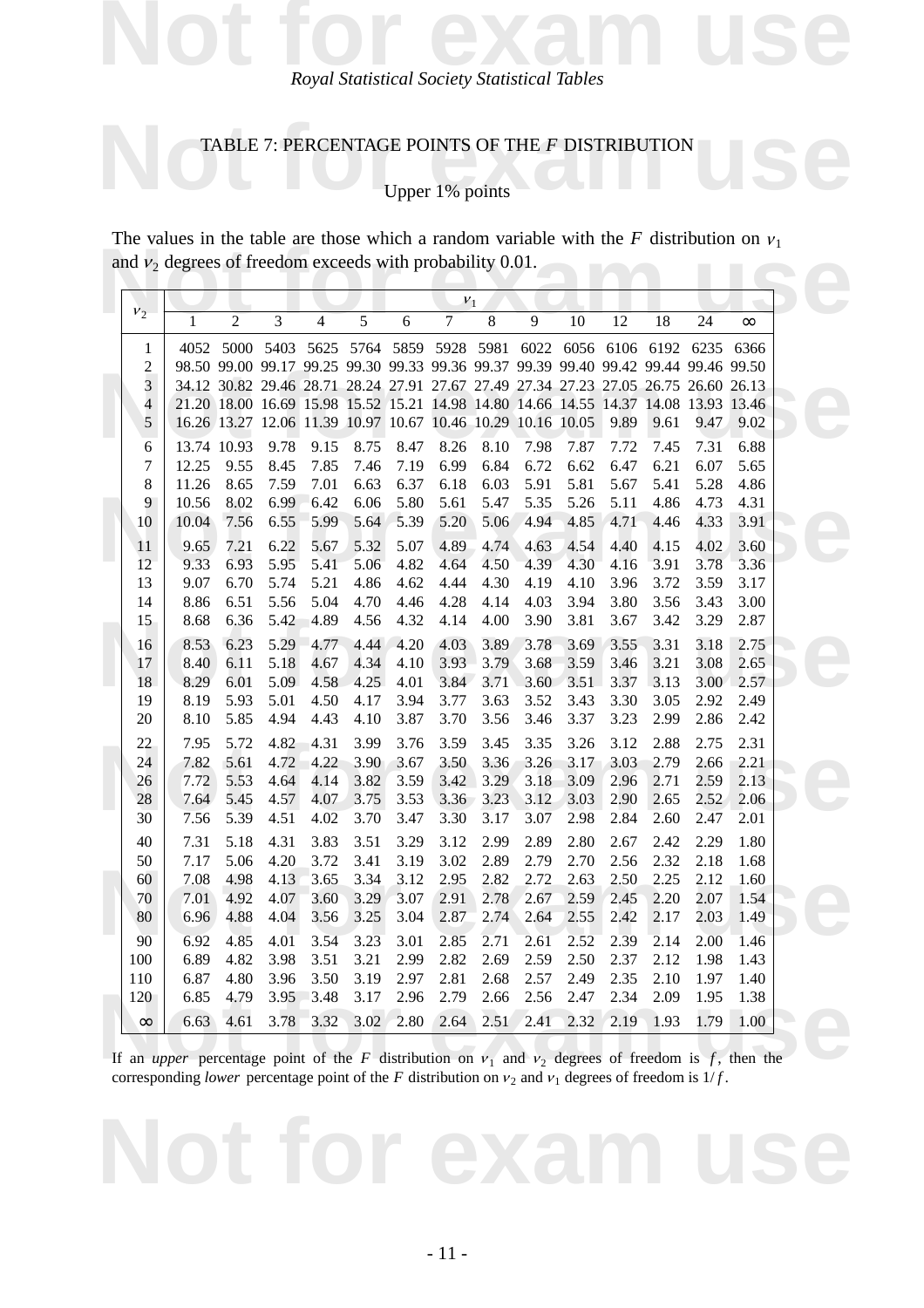### TABLE 7: PERCENTAGE POINTS OF THE F DISTRIBUTION<br>Upper 0.5% points TABLE 7: PERCENTAGE POINTS OF THE *F* DISTRIBUTION

#### Upper 0.5% points

The values in the table are those which a random variable with the *F* distribution on  $v_1$ and  $v_2$  degrees of freedom exceeds with probability 0.005.

|                | The values in the table are those which a failuon variable with the $\Gamma$ distribution on $V_1$<br>and $v_2$ degrees of freedom exceeds with probability 0.005. |                |                                                                                     |                |                |       |                         |                |             |       |       |       |       |          |
|----------------|--------------------------------------------------------------------------------------------------------------------------------------------------------------------|----------------|-------------------------------------------------------------------------------------|----------------|----------------|-------|-------------------------|----------------|-------------|-------|-------|-------|-------|----------|
|                |                                                                                                                                                                    |                |                                                                                     |                |                |       |                         |                |             |       |       |       |       |          |
| $v_2$          |                                                                                                                                                                    |                |                                                                                     |                | $\overline{5}$ |       | $v_1$<br>$\overline{7}$ |                | 9           |       |       |       |       |          |
|                | $\overline{1}$                                                                                                                                                     | $\overline{2}$ | 3                                                                                   | $\overline{4}$ |                | 6     |                         | $\overline{8}$ |             | 10    | 12    | 18    | 24    | $\infty$ |
| $\mathbf{1}$   |                                                                                                                                                                    |                | 16211 20000 21615 22500 23056 23437 23715 23925 24091 24224 24426 24767 24940 25464 |                |                |       |                         |                |             |       |       |       |       |          |
| $\overline{c}$ | 198.5                                                                                                                                                              | 199.0          | 199.2                                                                               | 199.3          | 199.3          | 199.3 | 199.4                   | 199.4          | 199.4       | 199.4 | 199.4 | 199.4 | 199.5 | 199.5    |
| 3              | 55.55                                                                                                                                                              | 49.80          | 47.47                                                                               | 46.19          | 45.39          | 44.84 | 44.43                   | 44.13          | 43.88       | 43.69 | 43.39 | 42.88 | 42.62 | 41.83    |
| $\overline{4}$ | 31.33                                                                                                                                                              | 26.28          | 24.26                                                                               | 23.15          | 22.46          | 21.97 | 21.62                   |                | 21.35 21.14 | 20.97 | 20.70 | 20.26 | 20.03 | 19.32    |
| 5              | 22.78                                                                                                                                                              | 18.31          | 16.53                                                                               | 15.56          | 14.94          | 14.51 | 14.20                   | 13.96          | 13.77       | 13.62 | 13.38 | 12.98 | 12.78 | 12.14    |
| 6              | 18.63                                                                                                                                                              | 14.54          | 12.92                                                                               | 12.03          | 11.46          | 11.07 | 10.79                   | 10.57          | 10.39       | 10.25 | 10.03 | 9.66  | 9.47  | 8.88     |
| $\overline{7}$ | 16.24                                                                                                                                                              | 12.40          | 10.88                                                                               | 10.05          | 9.52           | 9.16  | 8.89                    | 8.68           | 8.51        | 8.38  | 8.18  | 7.83  | 7.64  | 7.08     |
| 8              | 14.69                                                                                                                                                              | 11.04          | 9.60                                                                                | 8.81           | 8.30           | 7.95  | 7.69                    | 7.50           | 7.34        | 7.21  | 7.01  | 6.68  | 6.50  | 5.95     |
| 9              | 13.61                                                                                                                                                              | 10.11          | 8.72                                                                                | 7.96           | 7.47           | 7.13  | 6.88                    | 6.69           | 6.54        | 6.42  | 6.23  | 5.90  | 5.73  | 5.19     |
| 10             | 12.83                                                                                                                                                              | 9.43           | 8.08                                                                                | 7.34           | 6.87           | 6.54  | 6.30                    | 6.12           | 5.97        | 5.85  | 5.66  | 5.34  | 5.17  | 4.64     |
| 11             | 12.23                                                                                                                                                              | 8.91           | 7.60                                                                                | 6.88           | 6.42           | 6.10  | 5.86                    | 5.68           | 5.54        | 5.42  | 5.24  | 4.92  | 4.76  | 4.23     |
| 12             | 11.75                                                                                                                                                              | 8.51           | 7.23                                                                                | 6.52           | 6.07           | 5.76  | 5.52                    | 5.35           | 5.20        | 5.09  | 4.91  | 4.59  | 4.43  | 3.90     |
| 13             | 11.37                                                                                                                                                              | 8.19           | 6.93                                                                                | 6.23           | 5.79           | 5.48  | 5.25                    | 5.08           | 4.94        | 4.82  | 4.64  | 4.33  | 4.17  | 3.65     |
| 14             | 11.06                                                                                                                                                              | 7.92           | 6.68                                                                                | 6.00           | 5.56           | 5.26  | 5.03                    | 4.86           | 4.72        | 4.60  | 4.43  | 4.12  | 3.96  | 3.44     |
| 15             | 10.80                                                                                                                                                              | 7.70           | 6.48                                                                                | 5.80           | 5.37           | 5.07  | 4.85                    | 4.67           | 4.54        | 4.42  | 4.25  | 3.95  | 3.79  | 3.26     |
| 16             | 10.58                                                                                                                                                              | 7.51           | 6.30                                                                                | 5.64           | 5.21           | 4.91  | 4.69                    | 4.52           | 4.38        | 4.27  | 4.10  | 3.80  | 3.64  | 3.11     |
| 17             | 10.38                                                                                                                                                              | 7.35           | 6.16                                                                                | 5.50           | 5.07           | 4.78  | 4.56                    | 4.39           | 4.25        | 4.14  | 3.97  | 3.67  | 3.51  | 2.98     |
| 18             | 10.22                                                                                                                                                              | 7.21           | 6.03                                                                                | 5.37           | 4.96           | 4.66  | 4.44                    | 4.28           | 4.14        | 4.03  | 3.86  | 3.56  | 3.40  | 2.87     |
| 19             | 10.07                                                                                                                                                              | 7.09           | 5.92                                                                                | 5.27           | 4.85           | 4.56  | 4.34                    | 4.18           | 4.04        | 3.93  | 3.76  | 3.46  | 3.31  | 2.78     |
| 20             | 9.94                                                                                                                                                               | 6.99           | 5.82                                                                                | 5.17           | 4.76           | 4.47  | 4.26                    | 4.09           | 3.96        | 3.85  | 3.68  | 3.38  | 3.22  | 2.69     |
| 22             | 9.73                                                                                                                                                               | 6.81           | 5.65                                                                                | 5.02           | 4.61           | 4.32  | 4.11                    | 3.94           | 3.81        | 3.70  | 3.54  | 3.24  | 3.08  | 2.55     |
| 24             | 9.55                                                                                                                                                               | 6.66           | 5.52                                                                                | 4.89           | 4.49           | 4.20  | 3.99                    | 3.83           | 3.69        | 3.59  | 3.42  | 3.12  | 2.97  | 2.43     |
| 26             | 9.41                                                                                                                                                               | 6.54           | 5.41                                                                                | 4.79           | 4.38           | 4.10  | 3.89                    | 3.73           | 3.60        | 3.49  | 3.33  | 3.03  | 2.87  | 2.33     |
| 28             | 9.28                                                                                                                                                               | 6.44           | 5.32                                                                                | 4.70           | 4.30           | 4.02  | 3.81                    | 3.65           | 3.52        | 3.41  | 3.25  | 2.95  | 2.79  | 2.25     |
| 30             | 9.18                                                                                                                                                               | 6.35           | 5.24                                                                                | 4.62           | 4.23           | 3.95  | 3.74                    | 3.58           | 3.45        | 3.34  | 3.18  | 2.89  | 2.73  | 2.18     |
| 40             | 8.83                                                                                                                                                               | 6.07           | 4.98                                                                                | 4.37           | 3.99           | 3.71  | 3.51                    | 3.35           | 3.22        | 3.12  | 2.95  | 2.66  | 2.50  | 1.93     |
| 50             | 8.63                                                                                                                                                               | 5.90           | 4.83                                                                                | 4.23           | 3.85           | 3.58  | 3.38                    | 3.22           | 3.09        | 2.99  | 2.82  | 2.53  | 2.37  | 1.79     |
| 60             | 8.49                                                                                                                                                               | 5.79           | 4.73                                                                                | 4.14           | 3.76           | 3.49  | 3.29                    | 3.13           | 3.01        | 2.90  | 2.74  | 2.45  | 2.29  | 1.69     |
| 70             | 8.40                                                                                                                                                               | 5.72           | 4.66                                                                                | 4.08           | 3.70           | 3.43  | 3.23                    | 3.08           | 2.95        | 2.85  | 2.68  | 2.39  | 2.23  | 1.62     |
| 80             | 8.33                                                                                                                                                               | 5.67           | 4.61                                                                                | 4.03           | 3.65           | 3.39  | 3.19                    | 3.03           | 2.91        | 2.80  | 2.64  | 2.35  | 2.19  | 1.56     |
| 90             | 8.28                                                                                                                                                               | 5.62           | 4.57                                                                                | 3.99           | 3.62           | 3.35  | 3.15                    | 3.00           | 2.87        | 2.77  | 2.61  | 2.32  | 2.15  | 1.52     |
| 100            | 8.24                                                                                                                                                               | 5.59           | 4.54                                                                                | 3.96           | 3.59           | 3.33  | 3.13                    | 2.97           | 2.85        | 2.74  | 2.58  | 2.29  | 2.13  | 1.49     |
| 110            | 8.21                                                                                                                                                               | 5.56           | 4.52                                                                                | 3.94           | 3.57           | 3.30  | 3.11                    | 2.95           | 2.83        | 2.72  | 2.56  | 2.27  | 2.11  | 1.46     |
| 120            | 8.18                                                                                                                                                               | 5.54           | 4.50                                                                                | 3.92           | 3.55           | 3.28  | 3.09                    | 2.93           | 2.81        | 2.71  | 2.54  | 2.25  | 2.09  | 1.43     |
| $\infty$       | 7.88                                                                                                                                                               | 5.30           | 4.28                                                                                | 3.72           | 3.35           | 3.09  | 2.90                    | 2.74           | 2.62        | 2.52  | 2.36  | 2.06  | 1.90  | 1.00     |

If an *upper* percentage point of the F distribution on  $v_1$  and  $v_2$  degrees of freedom is f, then the corresponding *lower* percentage point of the F distribution on  $v_2$  and  $v_1$  degrees of freedom is  $1/f$ . If an *upper* percentage point of the *F* distribution on  $v_1$  and  $v_2$  degrees of freedom is *f*, then the corresponding *lower* percentage point of the *F* distribution on  $v_2$  and  $v_1$  degrees of freedom is  $1/f$ .

- 12 -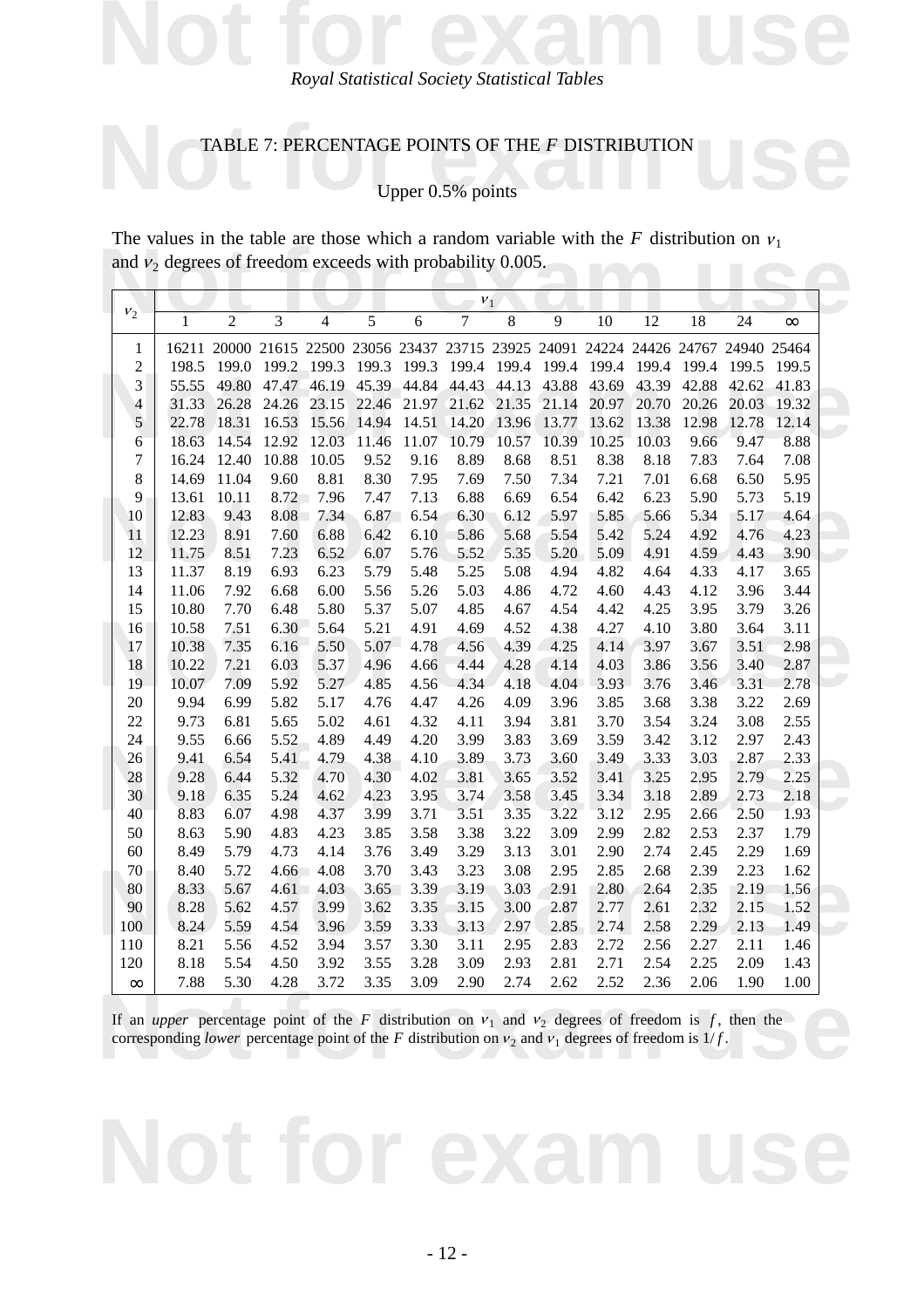### TABLE 7: PERCENTAGE POINTS OF THE F DISTRIBUTION<br>Upper 0.1% points TABLE 7: PERCENTAGE POINTS OF THE *F* DISTRIBUTION

#### Upper 0.1% points

The values in the table are those which a random variable with the  $F$  distribution on  $v_1$ and  $v_2$  degrees of freedom exceeds with probability 0.001.

| The values in the table are those which a failuon variable with the $\Gamma$ distribution on $V_1$<br>and $v_2$ degrees of freedom exceeds with probability 0.001. |       |                |       |          |                |             |          |             |       |                                                                                     |       |       |       |          |
|--------------------------------------------------------------------------------------------------------------------------------------------------------------------|-------|----------------|-------|----------|----------------|-------------|----------|-------------|-------|-------------------------------------------------------------------------------------|-------|-------|-------|----------|
|                                                                                                                                                                    |       |                |       |          |                |             |          |             |       |                                                                                     |       |       |       |          |
| $v_2$                                                                                                                                                              |       |                |       |          |                |             | $v_1$    |             |       |                                                                                     |       |       |       |          |
|                                                                                                                                                                    | 1     | $\overline{2}$ | 3     | 4        | $\overline{5}$ | 6           | 7        | 8           | 9     | 10                                                                                  | 12    | 18    | 24    | $\infty$ |
| $\mathbf{1}$                                                                                                                                                       |       |                |       |          |                |             |          |             |       | 4053* 5000* 5404* 5625* 5764* 5859* 5929* 5981* 6023* 6056* 6107* 6192* 6235* 6366* |       |       |       |          |
| $\overline{c}$                                                                                                                                                     | 998.5 | 999.0          | 999.2 | 999.3    | 999.3          | 999.3       | 999.4    | 999.4       | 999.4 | 999.4                                                                               | 999.4 | 999.4 | 999.5 | 999.5    |
| 3                                                                                                                                                                  | 167.0 | 148.5          | 141.1 | 137.1    |                | 134.6 132.8 | $-131.6$ | 130.6       | 129.9 | 129.2                                                                               | 128.3 | 126.7 | 125.9 | 123.5    |
| $\overline{4}$                                                                                                                                                     | 74.14 | 61.25          | 56.18 | 53.44    | 51.71          | 50.53       | 49.66    | 49.00       | 48.47 | 48.05                                                                               | 47.41 | 46.32 | 45.77 | 44.05    |
| 5                                                                                                                                                                  | 47.18 | 37.12          | 33.20 | 31.09    | 29.75          | 28.83       |          | 28.16 27.65 | 27.24 | 26.92                                                                               | 26.42 | 25.57 | 25.13 | 23.79    |
| 6                                                                                                                                                                  | 35.51 | 27.00          | 23.70 | 21.92    | 20.80          | 20.03       | 19.46    | 19.03       | 18.69 | 18.41                                                                               | 17.99 | 17.27 | 16.90 | 15.75    |
| $\overline{7}$                                                                                                                                                     | 29.25 | 21.69          | 18.77 | 17.20    | 16.21          | 15.52       | 15.02    | 14.63       | 14.33 | 14.08                                                                               | 13.71 | 13.06 | 12.73 | 11.70    |
| 8                                                                                                                                                                  | 25.41 | 18.49          | 15.83 | 14.39    | 13.48          | 12.86       | 12.40    | 12.05       | 11.77 | 11.54                                                                               | 11.19 | 10.60 | 10.30 | 9.33     |
| 9                                                                                                                                                                  | 22.86 | 16.39          | 13.90 | 12.56    | 11.71          | 11.13       | 10.70    | 10.37       | 10.11 | 9.89                                                                                | 9.57  | 9.01  | 8.72  | 7.81     |
| 10                                                                                                                                                                 | 21.04 | 14.91          | 12.55 | $-11.28$ | 10.48          | 9.93        | 9.52     | 9.20        | 8.96  | 8.75                                                                                | 8.45  | 7.91  | 7.64  | 6.76     |
| 11                                                                                                                                                                 | 19.69 | 13.81          | 11.56 | 10.35    | 9.58           | 9.05        | 8.66     | 8.35        | 8.12  | 7.92                                                                                | 7.63  | 7.11  | 6.85  | 6.00     |
| 12                                                                                                                                                                 |       | 18.64 12.97    | 10.80 | 9.63     | 8.89           | 8.38        | 8.00     | 7.71        | 7.48  | 7.29                                                                                | 7.00  | 6.51  | 6.25  | 5.42     |
| 13                                                                                                                                                                 | 17.82 | 12.31          | 10.21 | 9.07     | 8.35           | 7.86        | 7.49     | 7.21        | 6.98  | 6.80                                                                                | 6.52  | 6.03  | 5.78  | 4.97     |
| 14                                                                                                                                                                 | 17.14 | 11.78          | 9.73  | 8.62     | 7.92           | 7.44        | 7.08     | 6.80        | 6.58  | 6.40                                                                                | 6.13  | 5.66  | 5.41  | 4.60     |
| 15                                                                                                                                                                 | 16.59 | 11.34          | 9.34  | 8.25     | 7.57           | 7.09        | 6.74     | 6.47        | 6.26  | 6.08                                                                                | 5.81  | 5.35  | 5.10  | 4.31     |
| 16                                                                                                                                                                 | 16.12 | 10.97          | 9.01  | 7.94     | 7.27           | 6.80        | 6.46     | 6.19        | 5.98  | 5.81                                                                                | 5.55  | 5.09  | 4.85  | 4.06     |
| 17                                                                                                                                                                 | 15.72 | 10.66          | 8.73  | 7.68     | 7.02           | 6.56        | 6.22     | 5.96        | 5.75  | 5.58                                                                                | 5.32  | 4.87  | 4.63  | 3.85     |
| 18                                                                                                                                                                 | 15.38 | 10.39          | 8.49  | 7.46     | 6.81           | 6.35        | 6.02     | 5.76        | 5.56  | 5.39                                                                                | 5.13  | 4.68  | 4.45  | 3.67     |
| 19                                                                                                                                                                 | 15.08 | 10.16          | 8.28  | 7.27     | 6.62           | 6.18        | 5.85     | 5.59        | 5.39  | 5.22                                                                                | 4.97  | 4.52  | 4.29  | 3.51     |
| 20                                                                                                                                                                 | 14.82 | 9.95           | 8.10  | 7.10     | 6.46           | 6.02        | 5.69     | 5.44        | 5.24  | 5.08                                                                                | 4.82  | 4.38  | 4.15  | 3.38     |
| 22                                                                                                                                                                 | 14.38 | 9.61           | 7.80  | 6.81     | 6.19           | 5.76        | 5.44     | 5.19        | 4.99  | 4.83                                                                                | 4.58  | 4.15  | 3.92  | 3.15     |
| 24                                                                                                                                                                 | 14.03 | 9.34           | 7.55  | 6.59     | 5.98           | 5.55        | 5.23     | 4.99        | 4.80  | 4.64                                                                                | 4.39  | 3.96  | 3.74  | 2.97     |
| 26                                                                                                                                                                 | 13.74 | 9.12           | 7.36  | 6.41     | 5.80           | 5.38        | 5.07     | 4.83        | 4.64  | 4.48                                                                                | 4.24  | 3.81  | 3.59  | 2.82     |
| 28                                                                                                                                                                 | 13.50 | 8.93           | 7.19  | 6.25     | 5.66           | 5.24        | 4.93     | 4.69        | 4.50  | 4.35                                                                                | 4.11  | 3.69  | 3.46  | 2.69     |
| 30                                                                                                                                                                 | 13.29 | 8.77           | 7.05  | 6.12     | 5.53           | 5.12        | 4.82     | 4.58        | 4.39  | 4.24                                                                                | 4.00  | 3.58  | 3.36  | 2.59     |
| 40                                                                                                                                                                 | 12.61 | 8.25           | 6.59  | 5.70     | 5.13           | 4.73        | 4.44     | 4.21        | 4.02  | 3.87                                                                                | 3.64  | 3.23  | 3.01  | 2.23     |
| 50                                                                                                                                                                 | 12.22 | 7.96           | 6.34  | 5.46     | 4.90           | 4.51        | 4.22     | 4.00        | 3.82  | 3.67                                                                                | 3.44  | 3.04  | 2.82  | 2.03     |
| 60                                                                                                                                                                 | 11.97 | 7.77           | 6.17  | 5.31     | 4.76           | 4.37        | 4.09     | 3.86        | 3.69  | 3.54                                                                                | 3.32  | 2.91  | 2.69  | 1.89     |
| 70                                                                                                                                                                 | 11.80 | 7.64           | 6.06  | 5.20     | 4.66           | 4.28        | 3.99     | 3.77        | 3.60  | 3.45                                                                                | 3.23  | 2.83  | 2.61  | 1.79     |
| 80                                                                                                                                                                 | 11.67 | 7.54           | 5.97  | 5.12     | 4.58           | 4.20        | 3.92     | 3.70        | 3.53  | 3.39                                                                                | 3.16  | 2.76  | 2.54  | 1.72     |
| 90                                                                                                                                                                 | 11.57 | 7.47           | 5.91  | 5.06     | 4.53           | 4.15        | 3.87     | 3.65        | 3.48  | 3.34                                                                                | 3.11  | 2.71  | 2.50  | 1.66     |
| 100                                                                                                                                                                | 11.50 | 7.41           | 5.86  | 5.02     | 4.48           | 4.11        | 3.83     | 3.61        | 3.44  | 3.30                                                                                | 3.07  | 2.68  | 2.46  | 1.62     |
| 110                                                                                                                                                                | 11.43 | 7.36           | 5.82  | 4.98     | 4.45           | 4.07        | 3.79     | 3.58        | 3.41  | 3.26                                                                                | 3.04  | 2.65  | 2.43  | 1.58     |
| 120                                                                                                                                                                | 11.38 | 7.32           | 5.78  | 4.95     | 4.42           | 4.04        | 3.77     | 3.55        | 3.38  | 3.24                                                                                | 3.02  | 2.62  | 2.40  | 1.54     |
| $\infty$                                                                                                                                                           | 10.83 | 6.91           | 5.42  | 4.62     | 4.10           | 3.74        | 3.47     | 3.27        | 3.10  | 2.96                                                                                | 2.74  | 2.35  | 2.13  | 1.00     |

**NOTE:** All percentage points in the row for  $v_2 = 1$  must be multiplied by 100; for example, the percentage point for  $F_{8,1}$  is 598100 (to 4 significant figures). \* NOTE: All percentage points in the row for  $v_2 = 1$  must be multiplied by 100; for example, the percentage point for  $F_{8,1}$  is 598100 (to 4 significant figures).

If an *upper* percentage point of the F distribution on  $v_1$  and  $v_2$  degrees of freedom is f, then the corresponding *lower* percentage point of the *F* distribution on  $v_2$  and  $v_1$  degrees of freedom is  $1/f$ .

**Not for exam use**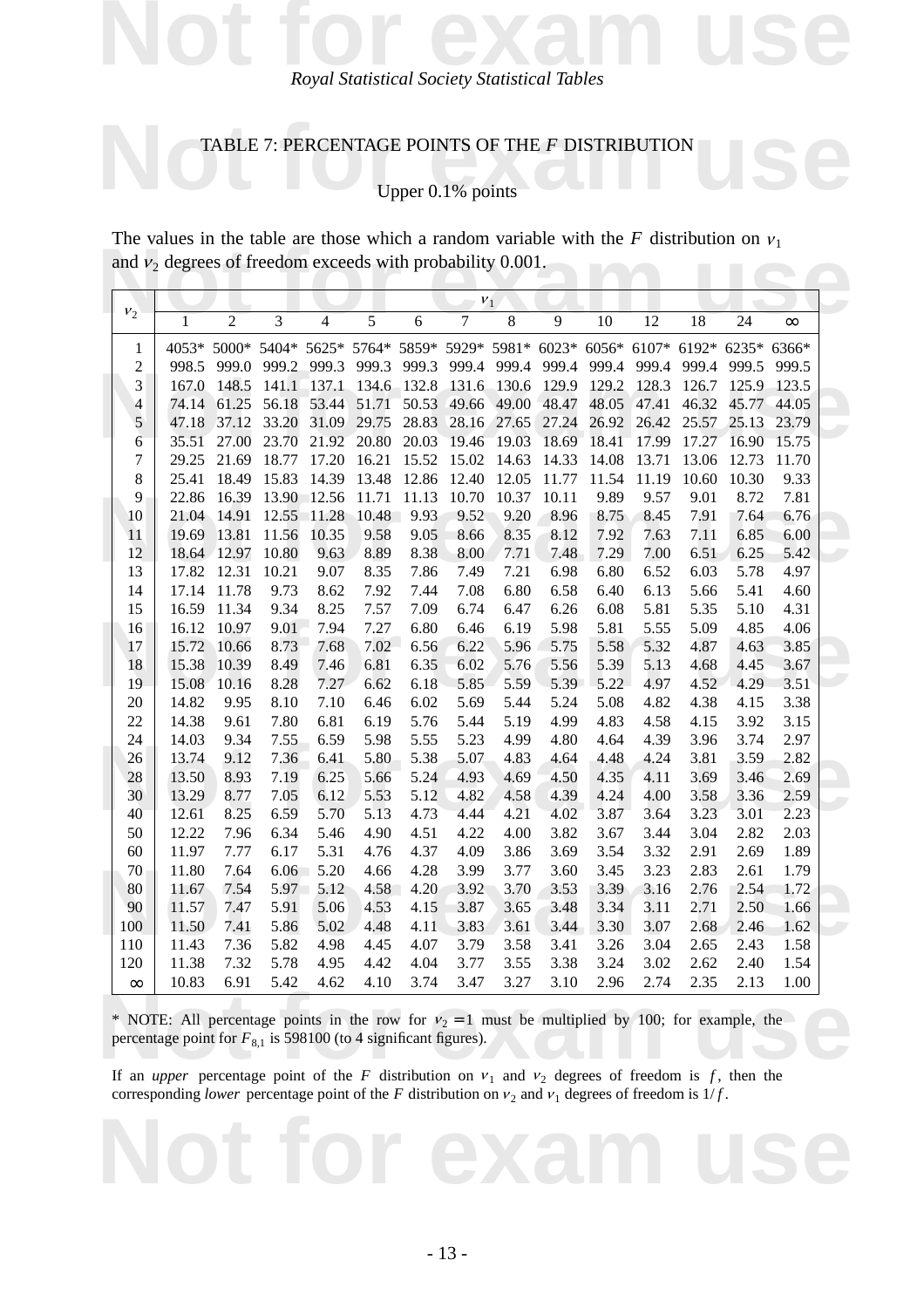#### TABLE 8: CRITICAL VALUES FOR CORRELATION COEFFICIENTS

**Not for the second and the second second and second and second and second and second and second and second and** TABLE 8: CRITICAL VALUES FOR CORRELATION COEFFICIENTS<br>These tables concern tests of the hypothesis that a population correlation coefficient  $\rho$ is 0. The values in the tables are the minimum values which need to be reached by a sample correlation coefficient in order to be significant at the level shown, on a one-tailed test.

|        |        | <b>Product Moment Coefficient</b> |          |        |                | Spearman's Coefficient |                |        |
|--------|--------|-----------------------------------|----------|--------|----------------|------------------------|----------------|--------|
|        |        | Level                             |          |        | Sample         |                        | Level          |        |
| 0.10   | 0.05   | 0.025                             | $0.01\,$ | 0.005  | Size           | 0.05                   | 0.025          | 0.01   |
| 0.8000 | 0.9000 | 0.9500                            | 0.9800   | 0.9900 | $\overline{4}$ | 1.0000                 | $\overline{a}$ |        |
| 0.6870 | 0.8054 | 0.8783                            | 0.9343   | 0.9587 | 5              | 0.9000                 | 1.0000         | 1.0000 |
| 0.6084 | 0.7293 | 0.8114                            | 0.8822   | 0.9172 | 6              | 0.8286                 | 0.8857         | 0.9429 |
| 0.5509 | 0.6694 | 0.7545                            | 0.8329   | 0.8745 | $\overline{7}$ | 0.7143                 | 0.7857         | 0.8929 |
| 0.5067 | 0.6215 | 0.7067                            | 0.7887   | 0.8343 | 8              | 0.6429                 | 0.7381         | 0.8333 |
| 0.4716 | 0.5822 | 0.6664                            | 0.7498   | 0.7977 | 9              | 0.6000                 | 0.7000         | 0.7833 |
| 0.4428 | 0.5494 | 0.6319                            | 0.7155   | 0.7646 | 10             | 0.5636                 | 0.6485         | 0.7455 |
| 0.4187 | 0.5214 | 0.6021                            | 0.6851   | 0.7348 | 11             | 0.5364                 | 0.6182         | 0.7091 |
| 0.3981 | 0.4973 | 0.5760                            | 0.6581   | 0.7079 | 12             | 0.5035                 | 0.5874         | 0.6783 |
| 0.3802 | 0.4762 | 0.5529                            | 0.6339   | 0.6835 | 13             | 0.4835                 | 0.5604         | 0.6484 |
| 0.3646 | 0.4575 | 0.5324                            | 0.6120   | 0.6614 | 14             | 0.4637                 | 0.5385         | 0.6264 |
| 0.3507 | 0.4409 | 0.5140                            | 0.5923   | 0.6411 | 15             | 0.4464                 | 0.5214         | 0.6036 |
| 0.3383 | 0.4259 | 0.4973                            | 0.5742   | 0.6226 | 16             | 0.4294                 | 0.5029         | 0.5824 |
| 0.3271 | 0.4124 | 0.4821                            | 0.5577   | 0.6055 | 17             | 0.4142                 | 0.4877         | 0.5662 |
| 0.3170 | 0.4000 | 0.4683                            | 0.5425   | 0.5897 | 18             | 0.4014                 | 0.4716         | 0.5501 |
| 0.3077 | 0.3887 | 0.4555                            | 0.5285   | 0.5751 | 19             | 0.3912                 | 0.4596         | 0.5351 |
| 0.2992 | 0.3783 | 0.4438                            | 0.5155   | 0.5614 | 20             | 0.3805                 | 0.4466         | 0.5218 |
| 0.2914 | 0.3687 | 0.4329                            | 0.5034   | 0.5487 | 21             | 0.3701                 | 0.4364         | 0.5091 |
| 0.2841 | 0.3598 | 0.4227                            | 0.4921   | 0.5368 | 22             | 0.3608                 | 0.4252         | 0.4975 |
| 0.2774 | 0.3515 | 0.4133                            | 0.4815   | 0.5256 | 23             | 0.3528                 | 0.4160         | 0.4862 |
| 0.2711 | 0.3438 | 0.4044                            | 0.4716   | 0.5151 | 24             | 0.3443                 | 0.4070         | 0.4757 |
| 0.2653 | 0.3365 | 0.3961                            | 0.4622   | 0.5052 | 25             | 0.3369                 | 0.3977         | 0.4662 |
| 0.2598 | 0.3297 | 0.3882                            | 0.4534   | 0.4958 | 26             | 0.3306                 | 0.3901         | 0.4571 |
| 0.2546 | 0.3233 | 0.3809                            | 0.4451   | 0.4869 | 27             | 0.3242                 | 0.3828         | 0.4487 |
| 0.2497 | 0.3172 | 0.3739                            | 0.4372   | 0.4785 | 28             | 0.3180                 | 0.3755         | 0.4401 |
| 0.2451 | 0.3115 | 0.3673                            | 0.4297   | 0.4705 | 29             | 0.3118                 | 0.3685         | 0.4325 |
| 0.2407 | 0.3061 | 0.3610                            | 0.4226   | 0.4629 | 30             | 0.3063                 | 0.3624         | 0.4251 |
| 0.2070 | 0.2638 | 0.3120                            | 0.3665   | 0.4026 | 40             | 0.2640                 | 0.3128         | 0.3681 |
| 0.1843 | 0.2353 | 0.2787                            | 0.3281   | 0.3610 | 50             | 0.2353                 | 0.2791         | 0.3293 |
| 0.1678 | 0.2144 | 0.2542                            | 0.2997   | 0.3301 | 60             | 0.2144                 | 0.2545         | 0.3005 |
| 0.1550 | 0.1982 | 0.2352                            | 0.2776   | 0.3060 | 70             | 0.1982                 | 0.2354         | 0.2782 |
| 0.1448 | 0.1852 | 0.2199                            | 0.2597   | 0.2864 | 80             | 0.1852                 | 0.2201         | 0.2602 |
| 0.1364 | 0.1745 | 0.2072                            | 0.2449   | 0.2702 | 90             | 0.1745                 | 0.2074         | 0.2453 |
| 0.1292 | 0.1654 | 0.1966                            | 0.2324   | 0.2565 | 100            | 0.1654                 | 0.1967         | 0.2327 |
|        |        |                                   |          |        |                |                        |                |        |
|        |        |                                   |          |        |                |                        |                |        |

**Not for exam u**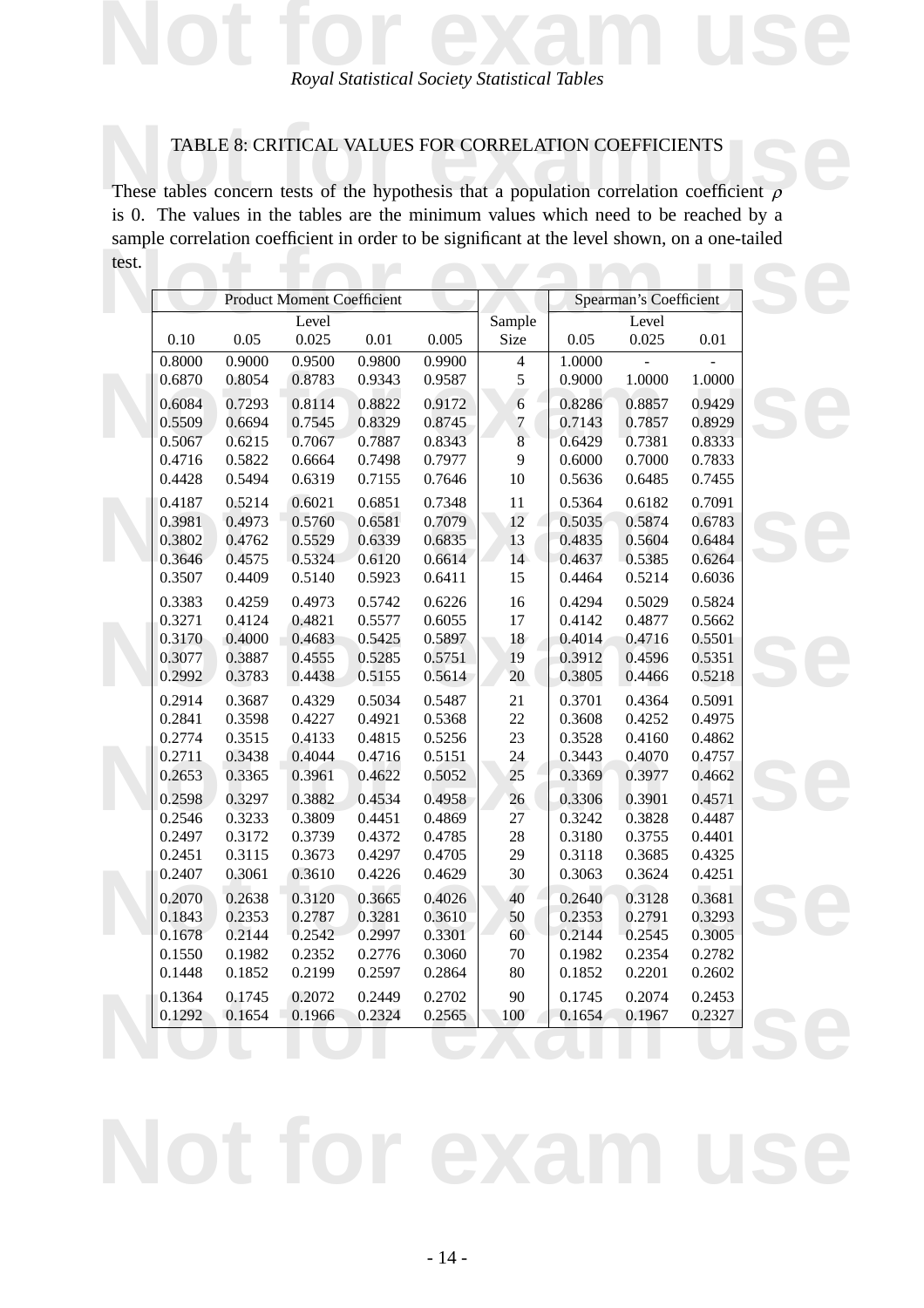#### TABLE 9: DURBIN-WATSON STATISTIC

|                                                                                               |       |       |                   |       | <b>TABLE 9: DURBIN-WATSON STATISTIC</b> |       |       |       |                   |                   |
|-----------------------------------------------------------------------------------------------|-------|-------|-------------------|-------|-----------------------------------------|-------|-------|-------|-------------------|-------------------|
|                                                                                               |       |       |                   |       |                                         |       |       |       |                   |                   |
| Significance Points of $d_L$ and $d_U$ : 5%<br>$k'=2$<br>$k'=3$<br>$k'=5$<br>$k'=1$<br>$k'=4$ |       |       |                   |       |                                         |       |       |       |                   |                   |
| $\boldsymbol{n}$                                                                              | $d_L$ | $d_U$ | $d_{\mathcal{L}}$ | $d_U$ | $d_L$                                   | $d_U$ | $d_L$ | $d_U$ | $d_{\mathcal{L}}$ | $d_U$             |
| 15                                                                                            | 1.08  | 1.36  | 0.95              | 1.54  | 0.82                                    | 1.75  | 0.69  | 1.97  | 0.56              | $2.\overline{21}$ |
| 16                                                                                            | 1.10  | 1.37  | 0.98              | 1.54  | 0.86                                    | 1.73  | 0.74  | 1.93  | 0.62              | 2.15              |
| 17                                                                                            | 1.13  | 1.38  | 1.02              | 1.54  | 0.90                                    | 1.71  | 0.78  | 1.90  | 0.67              | 2.10              |
| 18                                                                                            | 1.16  | 1.39  | 1.05              | 1.53  | 0.93                                    | 1.69  | 0.82  | 1.87  | 0.71              | 2.06              |
| 19                                                                                            | 1.18  | 1.40  | 1.08              | 1.53  | 0.97                                    | 1.68  | 0.86  | 1.85  | 0.75              | 2.02              |
| 20                                                                                            | 1.20  | 1.41  | 1.10              | 1.54  | 1.00                                    | 1.68  | 0.90  | 1.83  | 0.79              | 1.99              |
| 21                                                                                            | 1.22  | 1.42  | 1.13              | 1.54  | 1.03                                    | 1.67  | 0.93  | 1.81  | 0.83              | 1.96              |
| 22                                                                                            | 1.24  | 1.43  | 1.15              | 1.54  | 1.05                                    | 1.66  | 0.96  | 1.80  | 0.86              | 1.94              |
| 23                                                                                            | 1.26  | 1.44  | 1.17              | 1.54  | 1.08                                    | 1.66  | 0.99  | 1.79  | 0.90              | 1.92              |
| 24                                                                                            | 1.27  | 1.45  | 1.19              | 1.55  | 1.10                                    | 1.66  | 1.01  | 1.78  | 0.93              | 1.90              |
| 25                                                                                            | 1.29  | 1.45  | 1.21              | 1.55  | 1.12                                    | 1.66  | 1.04  | 1.77  | 0.95              | 1.89              |
| 26                                                                                            | 1.30  | 1.46  | 1.22              | 1.55  | 1.14                                    | 1.65  | 1.06  | 1.76  | 0.98              | 1.88              |
| 27                                                                                            | 1.32  | 1.47  | 1.24              | 1.56  | 1.16                                    | 1.65  | 1.08  | 1.76  | 1.01              | 1.86              |
| 28                                                                                            | 1.33  | 1.48  | 1.26              | 1.56  | 1.18                                    | 1.65  | 1.10  | 1.75  | 1.03              | 1.85              |
| 29                                                                                            | 1.34  | 1.48  | 1.27              | 1.56  | 1.20                                    | 1.65  | 1.12  | 1.74  | 1.05              | 1.84              |
| 30                                                                                            | 1.35  | 1.49  | 1.28              | 1.57  | 1.21                                    | 1.65  | 1.14  | 1.74  | 1.07              | 1.83              |
| 31                                                                                            | 1.36  | 1.50  | 1.30              | 1.57  | 1.23                                    | 1.65  | 1.16  | 1.74  | 1.09              | 1.83              |
| 32                                                                                            | 1.37  | 1.50  | 1.31              | 1.57  | 1.24                                    | 1.65  | 1.18  | 1.73  | 1.11              | 1.82              |
| 33                                                                                            | 1.38  | 1.51  | 1.32              | 1.58  | 1.26                                    | 1.65  | 1.19  | 1.73  | 1.13              | 1.81              |
| 34                                                                                            | 1.39  | 1.51  | 1.33              | 1.58  | 1.27                                    | 1.65  | 1.21  | 1.73  | 1.15              | 1.81              |
| 35                                                                                            | 1.40  | 1.52  | 1.34              | 1.58  | 1.28                                    | 1.65  | 1.22  | 1.73  | 1.16              | 1.80              |
| 36                                                                                            | 1.41  | 1.52  | 1.35              | 1.59  | 1.29                                    | 1.65  | 1.24  | 1.73  | 1.18              | 1.80              |
| 37                                                                                            | 1.42  | 1.53  | 1.36              | 1.59  | 1.31                                    | 1.66  | 1.25  | 1.72  | 1.19              | 1.80              |
| 38                                                                                            | 1.43  | 1.54  | 1.37              | 1.59  | 1.32                                    | 1.66  | 1.26  | 1.72  | 1.21              | 1.79              |
| 39                                                                                            | 1.43  | 1.54  | 1.38              | 1.60  | 1.33                                    | 1.66  | 1.27  | 1.72  | 1.22              | 1.79              |
| 40                                                                                            | 1.44  | 1.54  | 1.39              | 1.60  | 1.34                                    | 1.66  | 1.29  | 1.72  | 1.23              | 1.79              |
| 45                                                                                            | 1.48  | 1.57  | 1.43              | 1.62  | 1.38                                    | 1.67  | 1.34  | 1.72  | 1.29              | 1.78              |
| 50                                                                                            | 1.50  | 1.59  | 1.46              | 1.63  | 1.42                                    | 1.67  | 1.38  | 1.72  | 1.34              | 1.77              |
| 55                                                                                            | 1.53  | 1.60  | 1.49              | 1.64  | 1.45                                    | 1.68  | 1.41  | 1.72  | 1.38              | 1.77              |
| 60                                                                                            | 1.55  | 1.62  | 1.51              | 1.65  | 1.48                                    | 1.69  | 1.44  | 1.73  | 1.41              | 1.77              |
| 65                                                                                            | 1.57  | 1.63  | 1.54              | 1.66  | 1.50                                    | 1.70  | 1.47  | 1.73  | 1.44              | 1.77              |
| 70                                                                                            | 1.58  | 1.64  | 1.55              | 1.67  | 1.52                                    | 1.70  | 1.49  | 1.74  | 1.46              | 1.77              |
| 75                                                                                            | 1.60  | 1.65  | 1.57              | 1.68  | 1.54                                    | 1.71  | 1.51  | 1.74  | 1.49              | 1.77              |
| 80                                                                                            | 1.61  | 1.66  | 1.59              | 1.69  | 1.56                                    | 1.72  | 1.53  | 1.74  | 1.51              | 1.77              |
| 85                                                                                            | 1.62  | 1.67  | 1.60              | 1.70  | 1.57                                    | 1.72  | 1.55  | 1.75  | 1.52              | 1.77              |
| 90                                                                                            | 1.63  | 1.68  | 1.61              | 1.70  | 1.59                                    | 1.73  | 1.57  | 1.75  | 1.54              | 1.78              |
| 95                                                                                            | 1.64  | 1.69  | 1.62              | 1.71  | 1.60                                    | 1.73  | 1.58  | 1.75  | 1.56              | 1.78              |
| 100                                                                                           | 1.65  | 1.69  | 1.63              | 1.72  | 1.61                                    | 1.74  | 1.59  | 1.76  | 1.57              | 1.78              |

Note: *k'* = number of explanatory variables excluding the constant term.

- 15 -

**Not for exam use**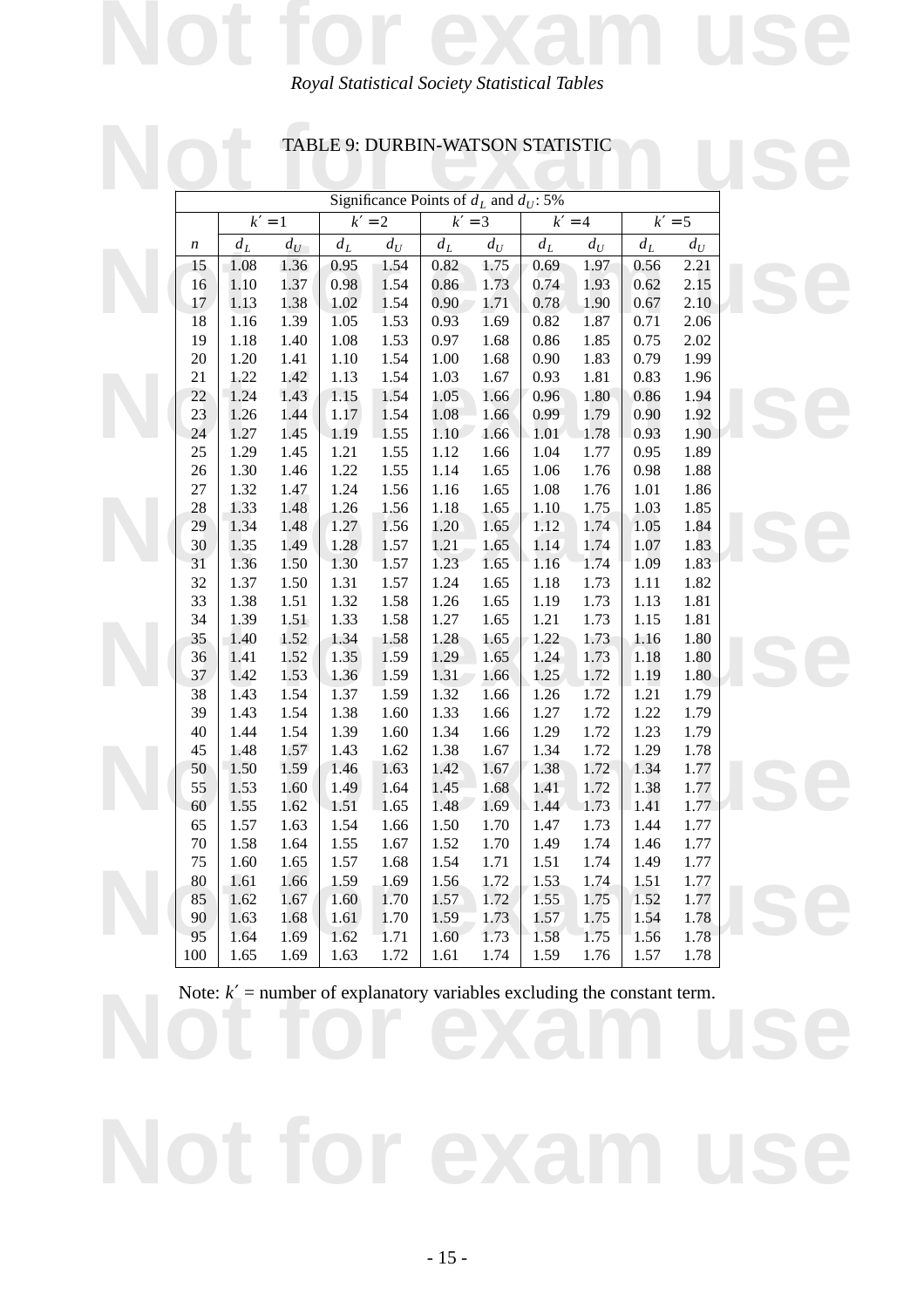#### TABLE 9: DURBIN-WATSON STATISTIC

|                                                                                               |       |       |                   |       |       |       | <b>TABLE 9: DURBIN-WATSON STATISTIC</b> |       |       |       |
|-----------------------------------------------------------------------------------------------|-------|-------|-------------------|-------|-------|-------|-----------------------------------------|-------|-------|-------|
|                                                                                               |       |       |                   |       |       |       |                                         |       |       |       |
| Significance Points of $d_L$ and $d_U$ : 1%<br>$k'=2$<br>$k'=3$<br>$k'=5$<br>$k'=1$<br>$k'=4$ |       |       |                   |       |       |       |                                         |       |       |       |
| $\boldsymbol{n}$                                                                              | $d_L$ | $d_U$ | $d_{\mathcal{L}}$ | $d_U$ | $d_L$ | $d_U$ | $d_L$                                   | $d_U$ | $d_L$ | $d_U$ |
| 15                                                                                            | 0.81  | 1.07  | 0.70              | 1.25  | 0.59  | 1.46  | 0.49                                    | 1.70  | 0.39  | 1.96  |
| 16                                                                                            | 0.84  | 1.09  | 0.74              | 1.25  | 0.63  | 1.44  | 0.53                                    | 1.66  | 0.44  | 1.90  |
| 17                                                                                            | 0.87  | 1.10  | 0.77              | 1.25  | 0.67  | 1.43  | 0.57                                    | 1.63  | 0.48  | 1.85  |
| 18                                                                                            | 0.90  | 1.12  | 0.80              | 1.26  | 0.71  | 1.42  | 0.61                                    | 1.60  | 0.52  | 1.80  |
| 19                                                                                            | 0.93  | 1.13  | 0.83              | 1.26  | 0.74  | 1.41  | 0.65                                    | 1.58  | 0.56  | 1.77  |
| 20                                                                                            | 0.95  | 1.15  | 0.86              | 1.27  | 0.77  | 1.41  | 0.68                                    | 1.57  | 0.60  | 1.74  |
| 21                                                                                            | 0.97  | 1.16  | 0.89              | 1.27  | 0.80  | 1.41  | 0.72                                    | 1.55  | 0.63  | 1.71  |
| 22                                                                                            | 1.00  | 1.17  | 0.91              | 1.28  | 0.83  | 1.40  | 0.75                                    | 1.54  | 0.66  | 1.69  |
| 23                                                                                            | 1.02  | 1.19  | 0.94              | 1.29  | 0.86  | 1.40  | 0.77                                    | 1.53  | 0.70  | 1.67  |
| 24                                                                                            | 1.04  | 1.20  | 0.96              | 1.30  | 0.88  | 1.41  | 0.80                                    | 1.53  | 0.72  | 1.66  |
| 25                                                                                            | 1.05  | 1.21  | 0.98              | 1.30  | 0.90  | 1.41  | 0.83                                    | 1.52  | 0.75  | 1.65  |
| 26                                                                                            | 1.07  | 1.22  | 1.00              | 1.31  | 0.93  | 1.41  | 0.85                                    | 1.52  | 0.78  | 1.64  |
| 27                                                                                            | 1.09  | 1.23  | 1.02              | 1.32  | 0.95  | 1.41  | 0.88                                    | 1.51  | 0.81  | 1.63  |
| 28                                                                                            | 1.10  | 1.24  | 1.04              | 1.32  | 0.97  | 1.41  | 0.90                                    | 1.51  | 0.83  | 1.62  |
| 29                                                                                            | 1.12  | 1.25  | 1.05              | 1.33  | 0.99  | 1.42  | 0.92                                    | 1.51  | 0.85  | 1.61  |
| 30                                                                                            | 1.13  | 1.26  | 1.07              | 1.34  | 1.01  | 1.42  | 0.94                                    | 1.51  | 0.88  | 1.61  |
| 31                                                                                            | 1.15  | 1.27  | 1.08              | 1.34  | 1.02  | 1.42  | 0.96                                    | 1.51  | 0.90  | 1.60  |
| 32                                                                                            | 1.16  | 1.28  | 1.10              | 1.35  | 1.04  | 1.43  | 0.98                                    | 1.51  | 0.92  | 1.60  |
| 33                                                                                            | 1.17  | 1.29  | 1.11              | 1.36  | 1.05  | 1.43  | 1.00                                    | 1.51  | 0.94  | 1.59  |
| 34                                                                                            | 1.18  | 1.30  | 1.13              | 1.36  | 1.07  | 1.43  | 1.01                                    | 1.51  | 0.95  | 1.59  |
| 35                                                                                            | 1.19  | 1.31  | 1.14              | 1.37  | 1.08  | 1.44  | 1.03                                    | 1.51  | 0.97  | 1.59  |
| 36                                                                                            | 1.21  | 1.32  | 1.15              | 1.38  | 1.10  | 1.44  | 1.04                                    | 1.51  | 0.99  | 1.59  |
| 37                                                                                            | 1.22  | 1.32  | 1.16              | 1.38  | 1.11  | 1.45  | 1.06                                    | 1.51  | 1.00  | 1.59  |
| 38                                                                                            | 1.23  | 1.33  | 1.18              | 1.39  | 1.12  | 1.45  | 1.07                                    | 1.52  | 1.02  | 1.58  |
| 39                                                                                            | 1.24  | 1.34  | 1.19              | 1.39  | 1.14  | 1.45  | 1.09                                    | 1.52  | 1.03  | 1.58  |
| 40                                                                                            | 1.25  | 1.34  | 1.20              | 1.40  | 1.15  | 1.46  | 1.10                                    | 1.52  | 1.05  | 1.58  |
| 45                                                                                            | 1.29  | 1.38  | 1.24              | 1.42  | 1.20  | 1.48  | 1.16                                    | 1.53  | 1.11  | 1.58  |
| 50                                                                                            | 1.32  | 1.40  | 1.28              | 1.45  | 1.24  | 1.49  | 1.20                                    | 1.54  | 1.16  | 1.59  |
| 55                                                                                            | 1.36  | 1.43  | 1.32              | 1.47  | 1.28  | 1.51  | 1.25                                    | 1.55  | 1.21  | 1.59  |
| 60                                                                                            | 1.38  | 1.45  | 1.35              | 1.48  | 1.32  | 1.52  | 1.28                                    | 1.56  | 1.25  | 1.60  |
| 65                                                                                            | 1.41  | 1.47  | 1.38              | 1.50  | 1.35  | 1.53  | 1.31                                    | 1.57  | 1.28  | 1.61  |
| 70                                                                                            | 1.43  | 1.49  | 1.40              | 1.52  | 1.37  | 1.55  | 1.34                                    | 1.58  | 1.31  | 1.61  |
| 75                                                                                            | 1.45  | 1.50  | 1.42              | 1.53  | 1.39  | 1.56  | 1.37                                    | 1.59  | 1.34  | 1.62  |
| 80                                                                                            | 1.47  | 1.52  | 1.44              | 1.54  | 1.42  | 1.57  | 1.39                                    | 1.60  | 1.36  | 1.62  |
| 85                                                                                            | 1.48  | 1.53  | 1.46              | 1.55  | 1.43  | 1.58  | 1.41                                    | 1.60  | 1.39  | 1.63  |
| 90                                                                                            | 1.50  | 1.54  | 1.47              | 1.56  | 1.45  | 1.59  | 1.43                                    | 1.61  | 1.41  | 1.64  |
| 95                                                                                            | 1.51  | 1.55  | 1.49              | 1.57  | 1.47  | 1.60  | 1.45                                    | 1.62  | 1.42  | 1.64  |
| 100                                                                                           | 1.52  | 1.56  | 1.50              | 1.58  | 1.48  | 1.60  | 1.46                                    | 1.63  | 1.44  | 1.65  |

Note: *k'* = number of explanatory variables excluding the constant term.

**Not for exam use**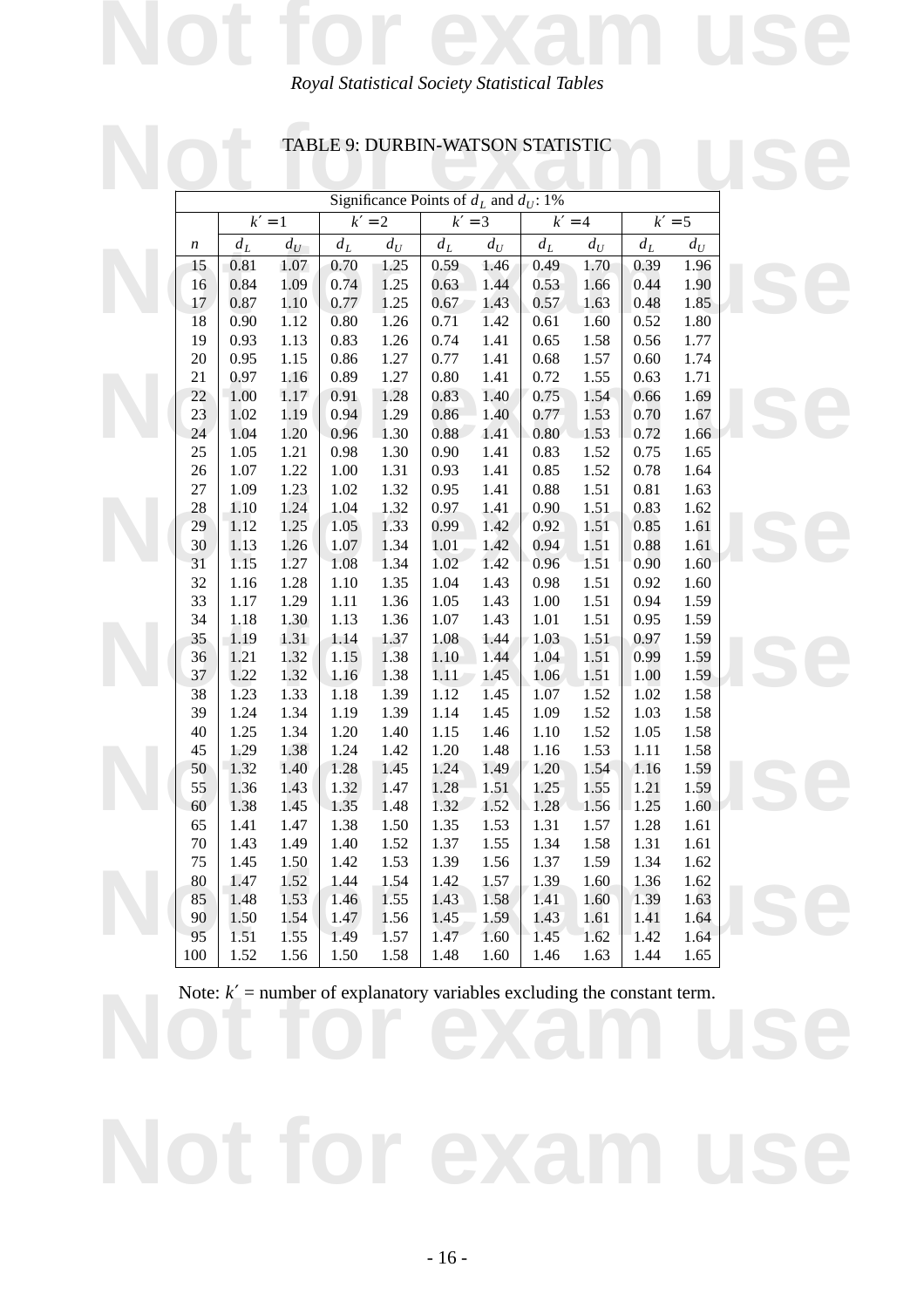

#### TABLE 10: WILCOXON RANK SUM TEST – MANN-WHITNEY TEST

TABLE 10: WILCOXON RANK SUM TEST – MANN-WHITNEY TEST<br>The table below gives the largest value for the Wilcoxon rank sum statistic  $T$  leading to The table below gives the largest value for the Wilcoxon rank sum statistic  $T$  leading to statistical significance at the level shown, on a one-tailed test. The sample whose ranks are summed is of size  $n_1$ , and the second sample is of size  $n_2$ .

are summed is of size  $n_1$ , and the second sample is of size  $n_2$ .<br>Corresponding critical values for the Mann-Whitney test statistic U are obtained by subtracting  $\frac{1}{2} n_1(n_1 + 1)$  from the values shown. Corresponding critical values for the Mann-Whitney test statistic *U* are obtained by subtracting  $\frac{1}{2} n_1(n_1 + 1)$  from the values shown.

 $0.05$ 

|                |                 |    |                |                            |   |                                    |                                                                                                          | 0.05 level  |                                            |    |    |     |                                |    |    |    |  |  |
|----------------|-----------------|----|----------------|----------------------------|---|------------------------------------|----------------------------------------------------------------------------------------------------------|-------------|--------------------------------------------|----|----|-----|--------------------------------|----|----|----|--|--|
|                |                 |    |                |                            |   |                                    |                                                                                                          |             | $n_1$                                      |    |    |     |                                |    |    |    |  |  |
| n <sub>2</sub> | 5               | 6  | $\overline{7}$ | $\overline{\mathbf{8}}$    | 9 | 10                                 | 11                                                                                                       | 12          | 13                                         | 14 | 15 | 16  | $-17$                          | 18 | 19 | 20 |  |  |
| 5              | 19              |    |                |                            |   |                                    |                                                                                                          |             |                                            |    |    |     |                                |    |    |    |  |  |
| 6              | 20              | 28 |                |                            |   |                                    |                                                                                                          |             |                                            |    |    |     |                                |    |    |    |  |  |
| 7              | 21              |    | 29 39          |                            |   |                                    |                                                                                                          |             |                                            |    |    |     |                                |    |    |    |  |  |
| 8              | 23              |    | 31 41 51       |                            |   |                                    |                                                                                                          |             |                                            |    |    |     |                                |    |    |    |  |  |
| 9              | 24              |    |                | 33 43 54 66                |   |                                    |                                                                                                          |             |                                            |    |    |     |                                |    |    |    |  |  |
| 10             | 26              |    |                | 35 45 56 69                |   | 82                                 |                                                                                                          |             |                                            |    |    |     |                                |    |    |    |  |  |
| 11             | 27              |    |                | 37 47 59 72                |   | 86                                 | 100                                                                                                      |             |                                            |    |    |     |                                |    |    |    |  |  |
| 12             | 28              |    |                | 38 49 62 75                |   | 89                                 |                                                                                                          | 104 120     |                                            |    |    |     |                                |    |    |    |  |  |
| 13             | 30              |    |                | 40 52 64 78                |   | 92                                 |                                                                                                          | 108 125 142 |                                            |    |    |     |                                |    |    |    |  |  |
| 14             | 31              |    |                | 42 54 67 81                |   | 96                                 |                                                                                                          |             | 112 129 147 166                            |    |    |     |                                |    |    |    |  |  |
| 15             | 33              |    |                | 44 56 69 84                |   | 99                                 |                                                                                                          |             | 116 133 152 171 192                        |    |    |     |                                |    |    |    |  |  |
| 16             | 34              |    |                |                            |   | 46 58 72 87 103                    |                                                                                                          |             | 120 138 156 176 197                        |    |    | 219 |                                |    |    |    |  |  |
| 17             | 35              |    |                |                            |   | 47 61 75 90 106                    |                                                                                                          |             | 123 142 161 182 203                        |    |    |     | 225 249                        |    |    |    |  |  |
| 18             | 37              |    |                |                            |   | 49 63 77 93 110                    |                                                                                                          |             | 127 146 166 187 208                        |    |    |     | 231 255 280                    |    |    |    |  |  |
| 19             | 38              |    |                |                            |   | 51 65 80 96 113                    |                                                                                                          |             | 131 150 171 192 214                        |    |    |     | 237 262 287 313                |    |    |    |  |  |
| 20             | 40              |    |                |                            |   | 53 67 83 99 117                    |                                                                                                          |             | 135 155 175 197 220                        |    |    |     | 243 268 294 320 348            |    |    |    |  |  |
|                |                 |    |                |                            |   |                                    |                                                                                                          |             | $0.025$ level                              |    |    |     |                                |    |    |    |  |  |
|                |                 |    |                |                            |   |                                    |                                                                                                          |             |                                            |    |    |     |                                |    |    |    |  |  |
| n <sub>2</sub> | $\overline{5}$  | 6  | 7 <sup>1</sup> | 8                          | 9 | 10                                 | 11                                                                                                       | 12          | $n_1$<br>13                                | 14 | 15 | 16  | 17                             | 18 | 19 | 20 |  |  |
|                |                 |    |                |                            |   |                                    |                                                                                                          |             |                                            |    |    |     |                                |    |    |    |  |  |
| 5              | 17              |    |                |                            |   |                                    |                                                                                                          |             |                                            |    |    |     |                                |    |    |    |  |  |
| 6              | 18              | 26 |                |                            |   |                                    |                                                                                                          |             |                                            |    |    |     |                                |    |    |    |  |  |
| 7              | 20              |    | 27 36          |                            |   |                                    |                                                                                                          |             |                                            |    |    |     |                                |    |    |    |  |  |
| 8              | 21              |    | 29 38 49       |                            |   |                                    |                                                                                                          |             |                                            |    |    |     |                                |    |    |    |  |  |
| 9              | 22              |    |                | 31 40 51 62                |   |                                    |                                                                                                          |             |                                            |    |    |     |                                |    |    |    |  |  |
| 10             | 23              |    |                | 32 42 53 65                |   | 78                                 |                                                                                                          |             |                                            |    |    |     |                                |    |    |    |  |  |
| 11             | 24              |    |                | 34 44 55 68                |   | 81                                 | 96                                                                                                       |             |                                            |    |    |     |                                |    |    |    |  |  |
| 12             | 26              |    |                | 35 46 58 71                |   | 84                                 |                                                                                                          | 99 115      |                                            |    |    |     |                                |    |    |    |  |  |
| 13             | 27              |    |                | 37 48 60 73<br>38 50 62 76 |   | 88                                 |                                                                                                          | 103 119 136 | 106 123 141 160                            |    |    |     |                                |    |    |    |  |  |
| 14<br>15       | 28<br>29        |    |                | 40 52 65 79                |   | 91<br>94                           |                                                                                                          |             | 110 127 145 164 184                        |    |    |     |                                |    |    |    |  |  |
|                |                 |    |                |                            |   |                                    |                                                                                                          |             |                                            |    |    |     |                                |    |    |    |  |  |
| 16             | 30              |    |                |                            |   | 42 54 67 82 97                     |                                                                                                          |             | 113 131 150 169 190                        |    |    | 211 |                                |    |    |    |  |  |
| 17             | 32              |    |                |                            |   | 43 56 70 84 100                    |                                                                                                          |             | 117 135 154 174 195                        |    |    |     | 217 240                        |    |    |    |  |  |
| 18<br>19       | 33<br>34        |    |                |                            |   | 45 58 72 87 103<br>46 60 74 90 107 |                                                                                                          |             | 121 139 158 179 200<br>124 143 163 183 205 |    |    |     | 222 246 270<br>228 252 277 303 |    |    |    |  |  |
| 20             | 35 <sub>2</sub> |    |                |                            |   | 48 62 77 93 110                    |                                                                                                          |             | 128 147 167 188 210                        |    |    |     | 234 258 283 309 337            |    |    |    |  |  |
|                |                 |    |                |                            |   |                                    |                                                                                                          |             |                                            |    |    |     |                                |    |    |    |  |  |
|                |                 |    |                |                            |   |                                    |                                                                                                          |             |                                            |    |    |     |                                |    |    |    |  |  |
|                |                 |    |                |                            |   |                                    | Asymptotic distribution: $T \sim N\left(\frac{n_1(n_1+n_2+1)}{2}, \frac{n_1n_2(n_1+n_2+1)}{12}\right)$ . |             |                                            |    |    |     |                                |    |    |    |  |  |
|                |                 |    |                |                            |   |                                    |                                                                                                          |             |                                            |    |    |     |                                |    |    |    |  |  |
|                |                 |    |                |                            |   |                                    |                                                                                                          |             |                                            |    |    |     |                                |    |    |    |  |  |